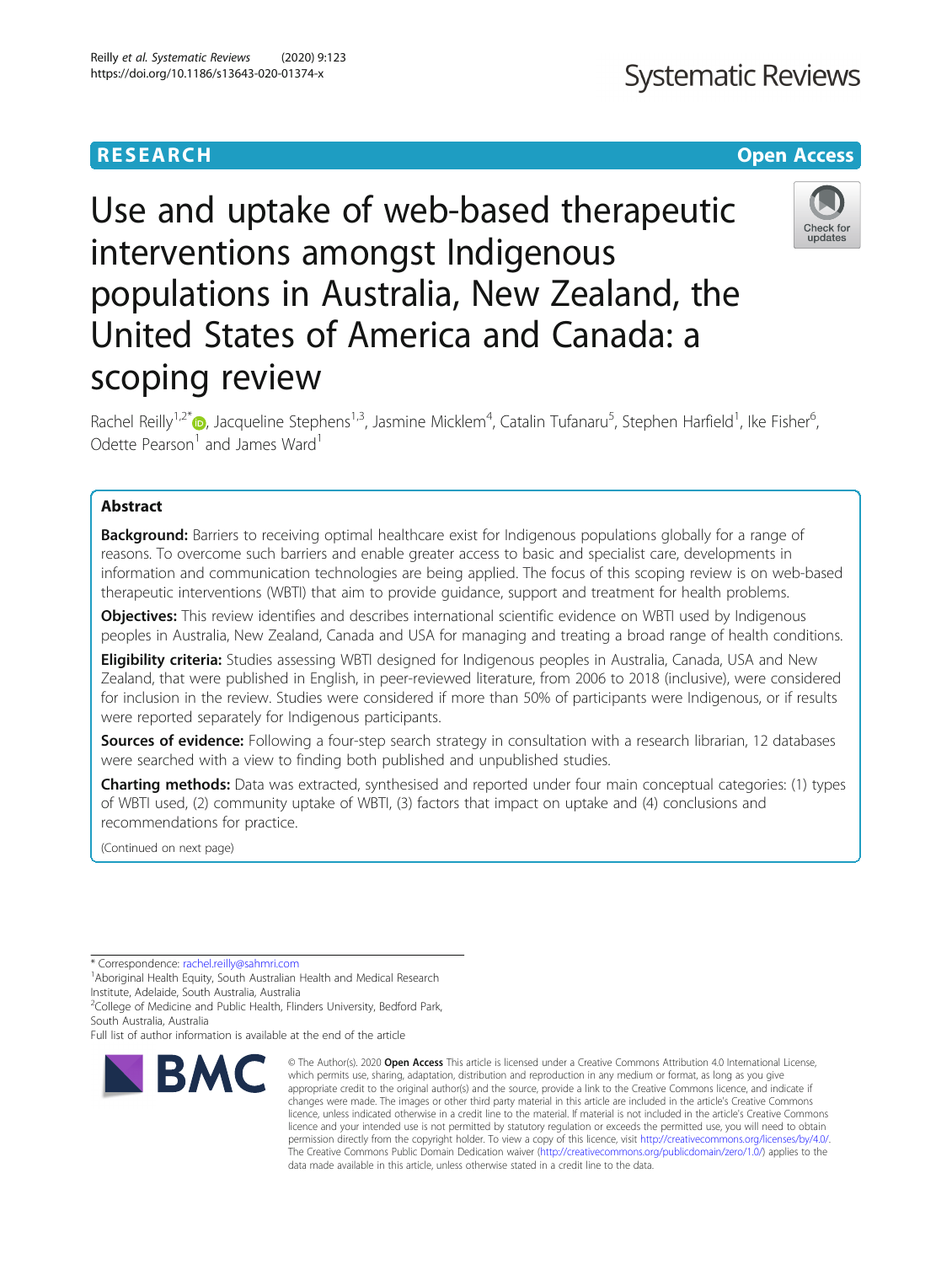#### (Continued from previous page)

Results: A total of 31 studies met the inclusion criteria. The WBTI used were interactive websites, screening and assessment tools, management and monitoring tools, gamified avatar-based psychological therapy and decision support tools. Other sources reported the use of mobile apps, multimedia messaging or a mixture of intervention tools. Most sources reported moderate uptake and improved health outcomes for Indigenous people. Suggestions to improve uptake included as follows: tailoring content and presentation formats to be culturally relevant and appropriate, customisable and easy to use.

**Conclusions:** Culturally appropriate, evidence-based WBTI have the potential to improve health, overcome treatment barriers and reduce inequalities for Indigenous communities. Access to WBTI, alongside appropriate training, allows health care workers to better support their Indigenous clients. Developing WBTI in partnership with Indigenous communities ensures that these interventions are accepted and promoted by the communities.

Keywords: e-mental health, Digital technology, Aboriginal and Torres Strait Islander, Therapeutic intervention, Mobile health, e-health, Mental health, Chronic disease, Infectious disease, Information Technology, App

#### Background

Indigenous populations in Australia, New Zealand, the United States of America (USA) and Canada carry a greater burden of ill-health than the general populations in their respective countries [[1\]](#page-14-0). In each of these countries, Indigenous populations also experience barriers to receiving optimal health care due to mistrust of the health system resulting from historic and current mistreatment, language and cultural differences and living in geographically remote locations [\[1](#page-14-0)]. Globally, developments in health information and communication technologies (ICT) have been applied to overcome such barriers and to enable greater access to basic and specialist care [[2\]](#page-14-0).

In recent years, technological advances have also led to the development of therapeutic interventions delivered electronically for a range of health conditions. The focus of this review is on web-based therapeutic interventions (WBTI), which are self-guided or clinicianassisted programmes delivered via the internet that aim to provide guidance, support and treatment for health problems. The proliferation of mobile devices, including smart phones and electronic tablets, means that webbased programmes and mobile applications ("apps") can be accessed at low cost by a range of populations, including culturally and linguistically diverse, or other populations who may be otherwise disengaged with the health system for a range of reasons.

In Australia, despite the challenges inherent in remote living, compounded by socioeconomic disadvantage, Aboriginal and Torres Strait Islander populations have high rates of social platform use, indicating high levels of internet connectivity [\[3](#page-14-0)]. The recent roll-out of the "National Broadband Network" (NBN) in non-urban areas and other advances in technology have resulted in the rise of telecommunication access in remote areas, where internet access was previously limited [[4\]](#page-15-0). In recent years, the increase in use of social platforms has been significantly greater amongst Aboriginal and Torres Strait Islanders compared with that for all Australians, and a high level of engagement with social platforms has been evident in the health sector [\[5](#page-15-0)–[7](#page-15-0)]. Together, advancements and high level use of ICT by Indigenous Australians across all areas of remoteness and sociodemographic spectrum clearly indicate a potential to engage with individuals directly through social platforms, particularly with younger people.

The use of digital health platforms has been advocated to incorporate a wider approach to include social determinants of health and wellbeing [\[5\]](#page-15-0), given the feasibility of capturing personalised health-related social and behavioural information that was not previously accessible, with direct implications to people living with chronic diseases. Worldwide, there are over 250,000 different consumer-targeted mobile health apps, though few have been rigorously evaluated regarding the accuracy of information they provide, privacy and digital security protections, and their usability, functionality and effectiveness in the context of health  $[8]$  $[8]$ . As the use of online therapies continues to grow, this review of international evidence on WBTI for health conditions amongst Indigenous populations is timely.

A previous scoping study has examined the evidence for the effectiveness of web-based and mobile technologies in health promotion, specifically to reach Indigenous Australians [\[9](#page-15-0)]. This valuable piece of work focused on social media and mobile apps primarily for smoking cessation, many of which did not appear in the peerreviewed literature. The current review provides an update on the peer-reviewed evidence of the acceptability, validity and effectiveness of WBTI for a broad range of health conditions, extending the review to include WBTI developed with Indigenous people internationally for communicable and non-communicable diseases, mental health conditions (including the broader concept of social and emotional wellbeing), or issues relating to the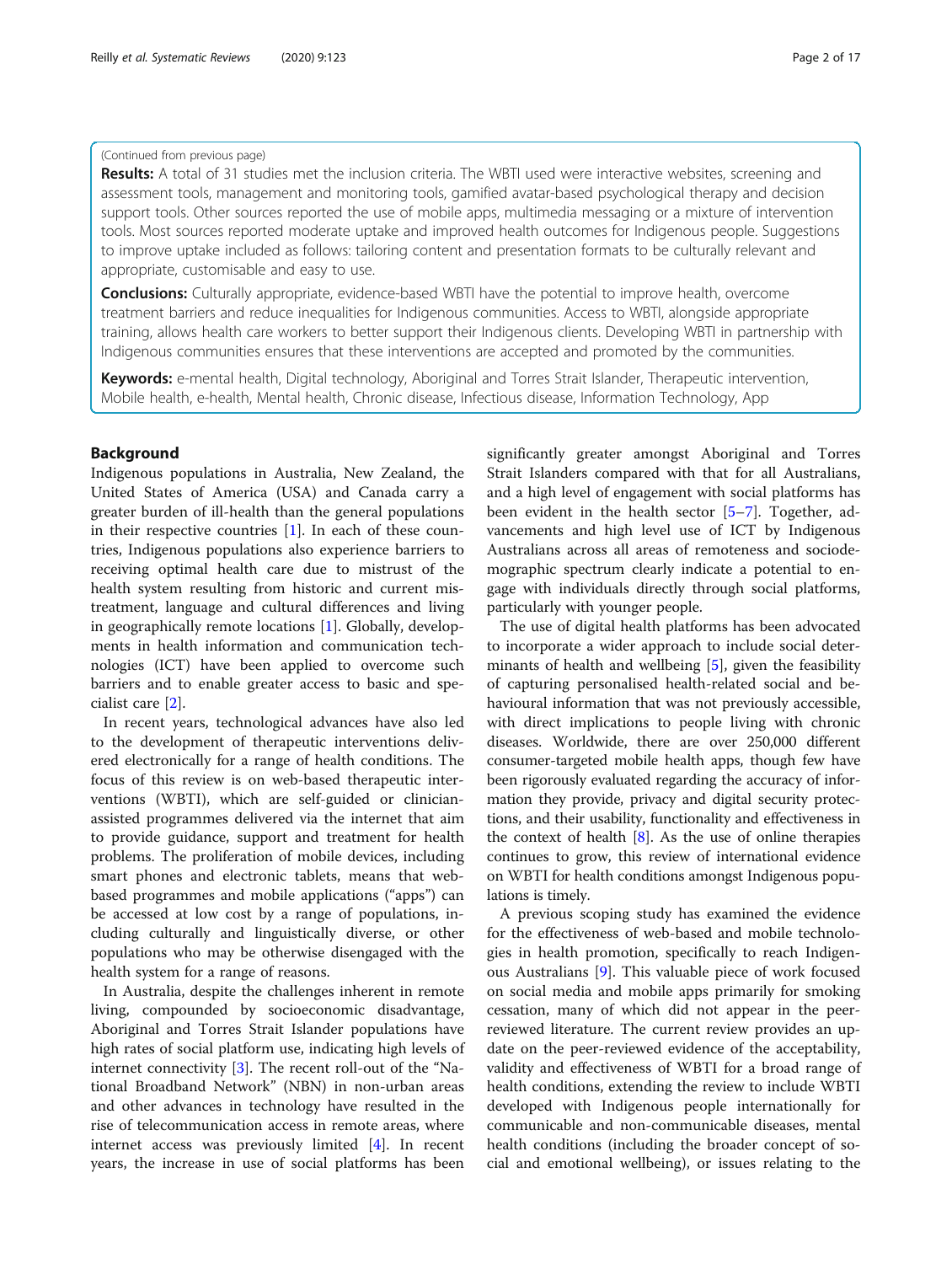<span id="page-2-0"></span>use of harmful substances, and problem gambling. The objective of this scoping review is to identify and describe the available international scientific evidence on WBTI used by Indigenous peoples in Australia, New Zealand, Canada and USA for managing and treating health conditions. These four countries were included due to similar persistent patterns of inequities that have arisen in these countries since colonisation, as well as geographic and demographic similarities such as remoteness from health services and differing language, culture and concepts of health and illness from the dominant culture [[1\]](#page-14-0). Additionally, these four countries have other commonalities which allow for comparison; they are developed, democratic, wealthy countries with similar standard of living and life expectancy [\[10](#page-15-0)].

#### Methods

The study protocol for this scoping review has been published previously [\[11\]](#page-15-0). Methods followed the procedures outlined by the Joanna Briggs Institute [[12](#page-15-0), [13](#page-15-0)] with reporting adhering to the Preferred Reporting Items for Systematic Reviews and Meta-analyses (PRISMA) guidelines scoping review extension [[14\]](#page-15-0). The relevant PRISMA checklist is included as an [additional file](#page-14-0).

#### Information sources

A systematic search was conducted of the following databases: PubMed, CINAHL, Embase, ATSIHealth via Informit online, Web of Science, APAIS Health databases, Australian Indigenous Health InfoNet and the Primary Health Care Research Information Service (PHCRIS). A search for unpublished studies was conducted by accessing Mednar, Trove, Google, OCLC WorldCatDissertations and Theses, and Proquest Dissertations and Theses. The search in Trove was limited to theses only, as the assumption was made that other

publication types would be captured in the other databases. To capture additional literature, a search of websites and clearing houses that provided information, links and resources relating to Indigenous health in each of the four countries that are the focus of this review was conducted using initial keywords including the following: Indigenous, Aboriginal, Torres Strait Islander, Maori, First Nations, First Peoples, Metis, Inuit, Native American, eHealth, telehealth, internet-based intervention and web-based therapeutic tool.

#### Search strategy

As outlined in the scoping review protocol  $[11]$ , a fourstep search strategy was followed in consultation with a research librarian, with a view to finding both published and unpublished studies. An initial limited search of PubMed was undertaken. The final search strategy for PubMed can be found in Table 1. An analysis of the text words contained in the titles and abstracts, and of the index terms used to describe articles then informed the development of search strategies tailored for each information source. A second search using all identified keywords and index terms was undertaken across all other information sources. The reference list of all studies selected for inclusion was screened for additional studies. The search strategy allowed for authors to be contacted and experts consulted with a view to accessing any unpublished data or for clarification of published information; however, this was not necessary in practice. The search was conducted on 10 April, 2019.

#### Inclusion criteria

Studies published from 2006 to 2018 (inclusive) in English were considered for inclusion. This timeframe was

Table 1 Search Strategy for PubMed

| Category                  | Search terms                                                                                                                                                                                                                                                                                                                                                                                                                                                                                                                                                                                                                                                                                                                                                                                                                                                                                                                                                                                                                                                                                                                 |
|---------------------------|------------------------------------------------------------------------------------------------------------------------------------------------------------------------------------------------------------------------------------------------------------------------------------------------------------------------------------------------------------------------------------------------------------------------------------------------------------------------------------------------------------------------------------------------------------------------------------------------------------------------------------------------------------------------------------------------------------------------------------------------------------------------------------------------------------------------------------------------------------------------------------------------------------------------------------------------------------------------------------------------------------------------------------------------------------------------------------------------------------------------------|
| Population of<br>interest | (("Oceanic Ancestry Group"[mh] OR Aborig*[tw] OR Indigen*[tw] OR (Torres Strait[tw] AND Islander*[tw]) OR "health services,<br>indigenous"[mh]) AND (au[ad] OR australia[ad] OR Australia[mh] OR Australia[tiab] OR Northern Territory[tiab] OR Northern<br>Territory[ad] OR Tasmania[tiab] OR Tasmania[ad] OR New South Wales[tiab] OR New South Wales[ad] OR Victoria[tiab] OR<br>Victoria[ad] OR Queensland[tiab] OR Queensland[ad])) OR Native American[tiab] OR Maori*[tiab] OR (indigenous[tiab] AND new<br>zealand[tiab]) OR "Indians, North American"[mh] OR "Inuits"[mh] OR Inuit*[tiab] OR first nation*[tiab] OR "Alaska Natives"[mh] OR<br>metis[tiab] OR Eskimo*[tiab] OR Canada[mh] OR United States[mh]                                                                                                                                                                                                                                                                                                                                                                                                       |
| Intervention              | "telemedicine"[mh] OR telemed*[tiab] OR ehealth[tiab] OR e-health[tiab] OR web*[tiab] OR internet[tiab] OR computer*[tiab] OR<br>mobile[tiab] OR app*[tiab] OR apps[tiab] OR blog*[tiab] OR "social media"[tiab] OR iphone*[tiab] OR smartphone*[tiab] OR "smart<br>phone*"[tiab]                                                                                                                                                                                                                                                                                                                                                                                                                                                                                                                                                                                                                                                                                                                                                                                                                                            |
| Health issues             | ("mental disorders"[mh] OR "gambling"[mh] OR "chronic disease"[mh] OR "exercise"[mh] OR "delivery of health care"[mh] OR "self<br>care"[mh] OR "disease management"[mh] OR "nutrition therapy"[mh] OR "health behavior"[mh] OR "psychotherapy"[mh] OR<br>"patient acceptance of health care"[mh] OR depress*[tiab] OR anxiety[tiab] OR suicid*[tiab] OR "stress management[tiab] OR<br>addict*[tiab] OR drug*[tiab] OR methamphetamine*[tiab] OR alcohol*[tiab] OR ice[tiab] OR meth[tiab] OR amphetamine*[tiab] OR<br>heroin[tiab] OR inhalant*[tiab] OR marijuana[tiab] OR cannabis[tiab] OR morphine[tiab] OR buprenorphine[tiab] OR<br>methadone[tiab] OR speed[tiab] OR crystal[tiab] OR LSD[tiab] OR ecstasy[tiab] OR cocaine[tiab] OR GHB[tiab] OR MDMA[tiab] OR<br>ketamine[tiab] OR solvent*[tiab] OR opioid*[tiab] OR opiate*[tiab] OR narcotic*[tiab] OR illicit[tiab] OR binge drink*[tiab] OR R<br>tobacco[tiab] OR smok*[tiab] OR wellbeing[tiab] OR well being[tiab] OR nutrition[tiab] OR diet[tiab] OR medication[tiab] OR<br>adherence[tiab] OR complian*[tiab] OR self manag*[tiab] OR pain manag*[tiab]) |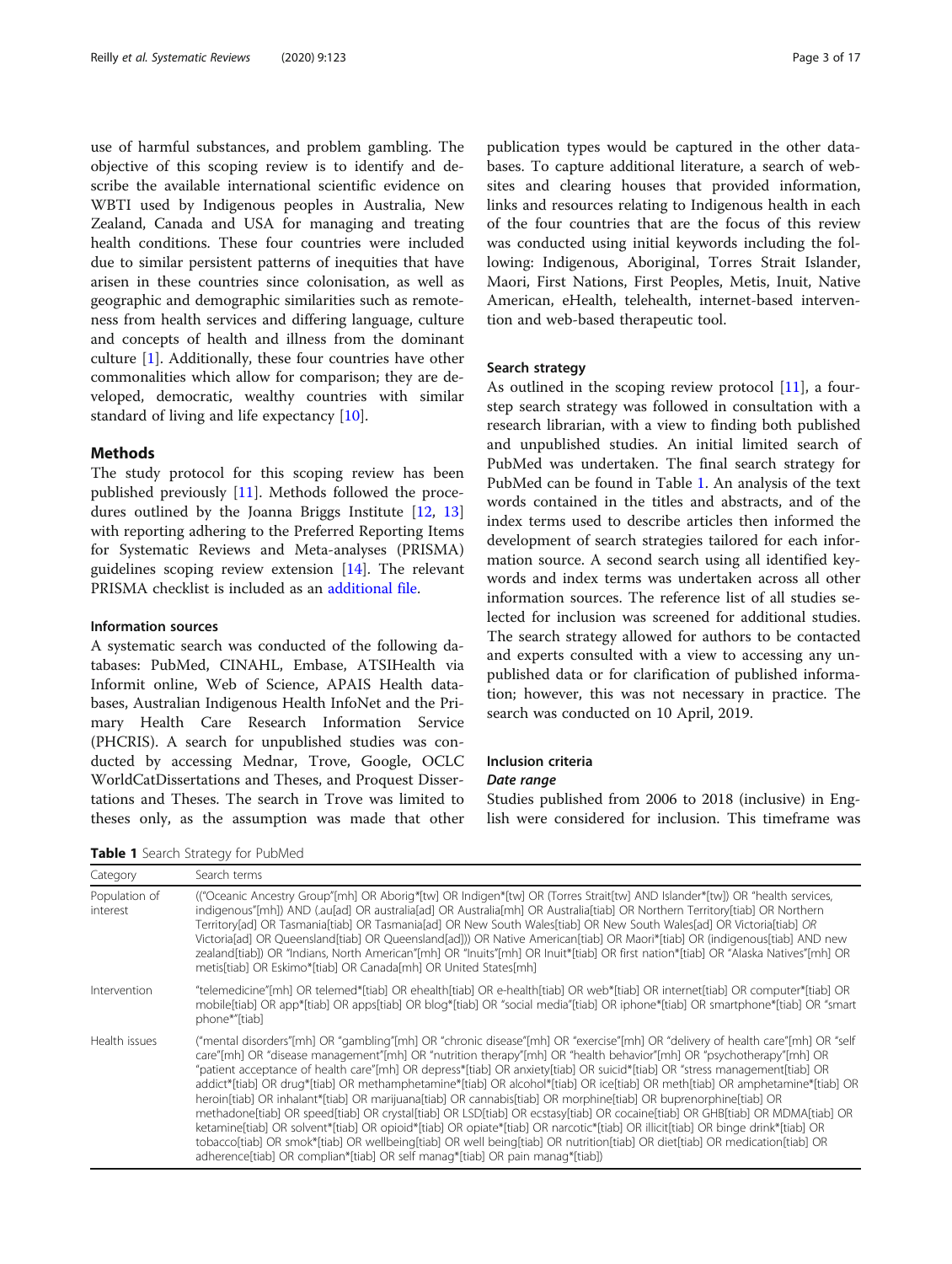considered sufficient to capture up-to-date evidence on WBTI that have grown in popularity in recent years.

#### **Publication status**

Peer-reviewed and grey literature meeting the inclusion criteria were considered for inclusion.

Studies assessing WBTI designed for Indigenous peoples of any age in Australia, Canada, USA and New Zealand were considered for inclusion in the review. Participants could be accessing the WBTI to prevent, manage or treat their own health condition; or could be healthcare providers, friends or family members accessing a WBTI to assist an Indigenous person with a health condition. Studies were considered if more than 50% of participants were Indigenous, or if results were reported separately for the Indigenous participants.

The focus of this review was on the use and uptake of WBTI by Indigenous people. The range of possible health issues the WBTI could address was deliberately broad and included chronic physical illness, communicable disease, mental health conditions and issues relating to social and emotional wellbeing, use of harmful substances or gambling. Studies were considered for inclusion if they provided information on WBTI used by individuals or groups: either autonomously or with assistance, to assess, manage or treat health conditions by (a) modifying lifestyle behaviours, (b) promoting social and emotional wellbeing and resilience, (c) supporting adherence to treatment regimens, (d) increasing motivation to reduce risky behaviours and (e) providing and supporting strategies to reduce dependence on alcohol, prescription drugs, illicit substances or gambling. Evaluations of websites that only provide health education without any interactive or therapeutic content were excluded. This included interventions involving health information kiosks or telehealth as the sole intervention strategy.

Health-related WBTI accessed in any setting in Australia, New Zealand, Canada and USA were included.

#### Selection of sources

Following the search, all identified citations were uploaded into Endnote<sup>TM</sup> (Version X8.1, Clarivate Analytics, Philadelphia, USA) and duplicates removed. Citations were then entered into an online systematic review management system ([www.covidence.org](http://www.covidence.org), 2019, Veritas Health Innovation Ltd, Melbourne, Australia). Titles and abstracts were screened against the inclusion criteria by one researcher (RR), as well as independently by one of two other researchers (SH, IF). Disagreements were resolved through discussion between all three reviewers. Studies that potentially met the inclusion criteria were retrieved in full and imported into Covidence for full text review. The full texts of selected studies were assessed in detail against the inclusion criteria by at least two reviewers (RR, and either SH, FS or IF). Full text studies that did not meet the inclusion criteria were excluded and reasons for exclusion recorded.

#### Data charting and synthesis

Two data extraction tools were developed for this scoping review [[11\]](#page-15-0), which were further refined during the data charting process. This tool facilitated the extraction of the data mapped to the variables outlined in Table [2](#page-4-0). Extracted data was synthesised and reported under four main conceptual categories: (1) types of WBTI used, (2) community uptake of WBTI, (3) factors that impact on uptake and (4) conclusions and recommendations for practice.

#### Results

#### Sources of evidence

The systematic searches identified 8182 references and one additional reference was identified through other sources (Fig. [1\)](#page-4-0). After duplicates were removed, there were 1618 unique papers for review. The large number of duplicates stems from many studies being duplicated across multiple databases. Title and abstract screening excluded 1420 references, and a further 166 papers were excluded on full-text review, resulting in 31 studies meeting the inclusion criteria for this scoping review.

#### Characteristics of sources

As shown in Table [3](#page-5-0), 11 (34%) sources were from the USA [[15](#page-15-0)–[25](#page-15-0)] and nine (28%) sources were from New Zealand [[26](#page-15-0)–[34](#page-15-0)], with the remainder from Australia (12, 38%) [\[35](#page-15-0)–[45](#page-15-0)]. As there were no studies from Canada, the findings reported from here on pertain to New Zealand, the USA and Australia. The majority reported evaluation studies (52%) [[16](#page-15-0)–[18](#page-15-0), [22](#page-15-0), [23,](#page-15-0) [25,](#page-15-0) [29,](#page-15-0) [31](#page-15-0), [32](#page-15-0), [34](#page-15-0)–[36](#page-15-0), [38,](#page-15-0) [39](#page-15-0), [43,](#page-15-0) [45](#page-15-0)] and had prospective (94%) data collection [\[15](#page-15-0)–[28,](#page-15-0) [30](#page-15-0)–[33,](#page-15-0) [35](#page-15-0)–[43](#page-15-0), [45\]](#page-15-0). There was an increasing number of publications over time. As shown in Table [4,](#page-6-0) health topics addressed in the reported studies were varied; however, mental health (32%) [\[24](#page-15-0), [27,](#page-15-0) [31,](#page-15-0) [32](#page-15-0), [36,](#page-15-0) [37](#page-15-0), [39,](#page-15-0) [41](#page-15-0)–[43\]](#page-15-0) and substance use (19%) [\[16](#page-15-0), [18](#page-15-0), [21](#page-15-0), [22](#page-15-0), [28](#page-15-0)] were the two prominent issues targeted. Most sources reported studies that focused on interventions with consumers (82%), although four (18%) [\[24](#page-15-0), [34](#page-15-0), [36,](#page-15-0) [37,](#page-15-0) [39,](#page-15-0) [43](#page-15-0)] sources reported the use of WBTI to support healthcare workers. There were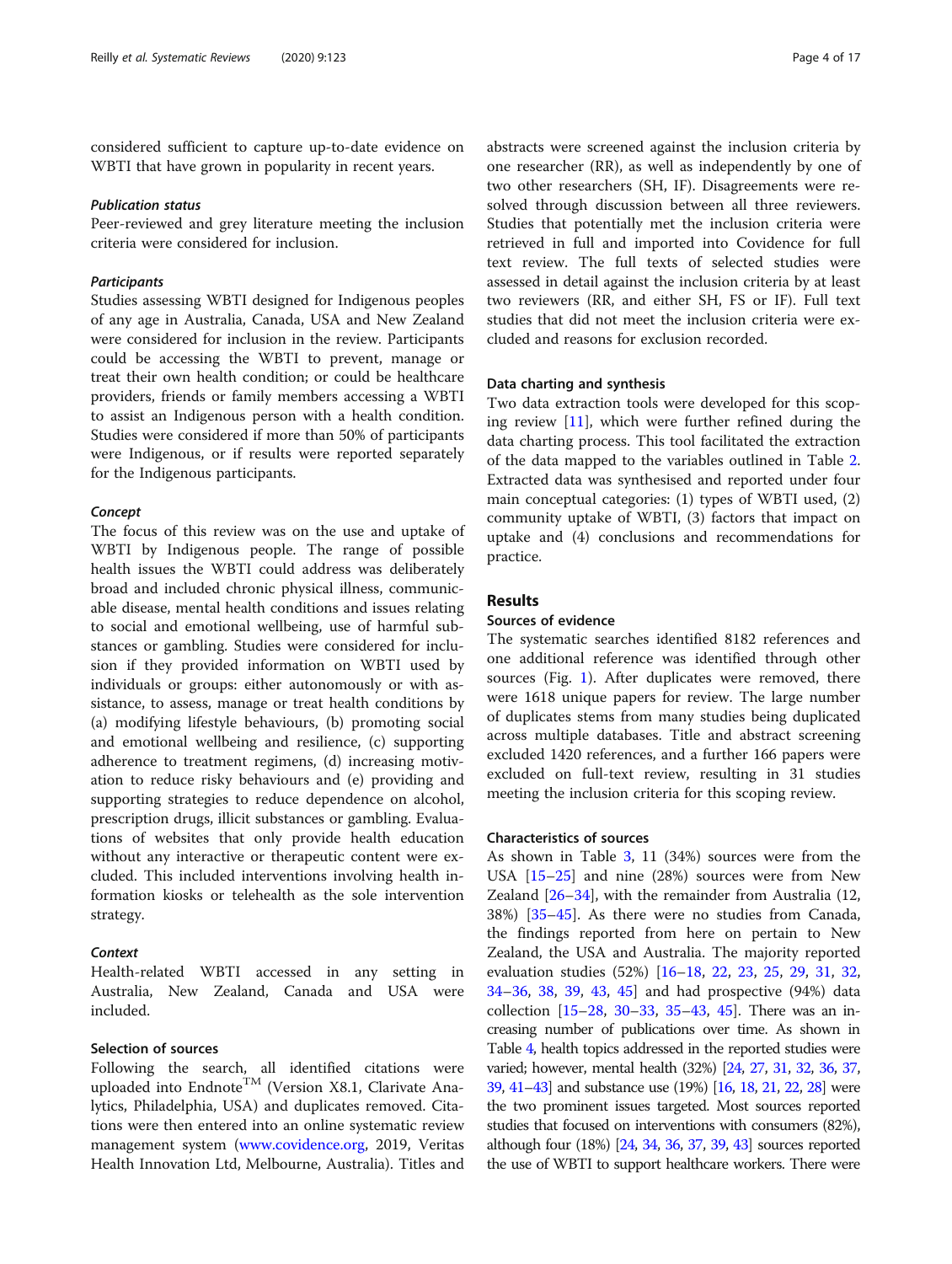#### <span id="page-4-0"></span>Table 2 Data extraction variables

| Variable name       | Description                                                                                                                                                                     |
|---------------------|---------------------------------------------------------------------------------------------------------------------------------------------------------------------------------|
| Author              | The surname of the first author of the source publication.                                                                                                                      |
| Year                | Year study published.                                                                                                                                                           |
| Country             | Country and population where the study was conducted.                                                                                                                           |
| WBTI                | Name of the web-based therapeutic intervention.                                                                                                                                 |
| Aim                 | Purpose of the WBTI (e.g. treatment, education, adherence, chronic disease management)                                                                                          |
| Health<br>condition | The health condition targeted by the WBTI.                                                                                                                                      |
| Participants        | Descriptive demographics about the study population                                                                                                                             |
| Delivery mode       | WBTI components, frequency intensity and duration of use, self or clinician administered, or clinician assisted                                                                 |
| Context             | The setting where the study was conducted (e.g. health service or community setting, geographic location (urban, rural, remote),<br>other relevant details reported by authors. |
| Design              | The study design.                                                                                                                                                               |
| Outcomes            | The key outcome measures for the study.                                                                                                                                         |
| Results             | Whether the WBTI had a positive or negative change, or no change.                                                                                                               |
| Explanation         | Explanations provided by the authors for uptake and treatment effects.                                                                                                          |
| Findings            | Author's conclusions, interpretations and recommendations.                                                                                                                      |

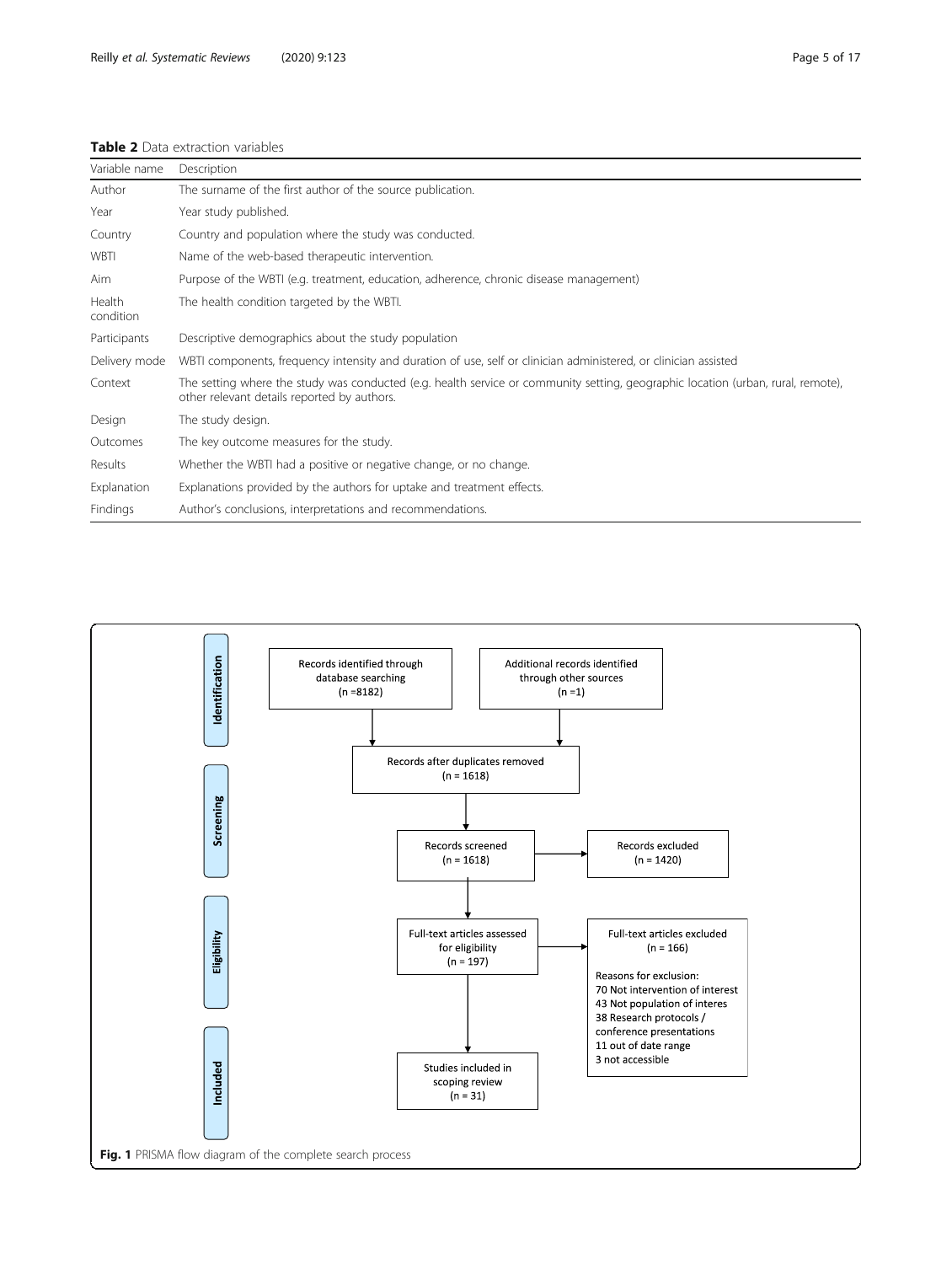<span id="page-5-0"></span>Table 3 General characteristics of included publications

| Characteristic                         | Number         | Percentage (%) |
|----------------------------------------|----------------|----------------|
| Country                                |                |                |
| New Zealand                            | 9              | 29 %           |
| Australia                              | 11             | 36 %           |
| <b>USA</b>                             | 11             | 36 %           |
| <b>Publication year</b>                |                |                |
| 2006-2009                              | $\overline{4}$ | 13%            |
| 2010-2014                              | 10             | 32%            |
| 2015-2018                              | 17             | 55%            |
| Study type                             |                |                |
| Case study                             | 1              | 3%             |
| Evaluation study                       | 16             | 52%            |
| Feasibility trial                      | $\overline{4}$ | 13%            |
| Observational study                    | 3              | 10%            |
| Qualitative study                      | $\overline{2}$ | 6%             |
| Randomised trial                       | 5              | 16%            |
| Study design                           |                |                |
| Prospective                            | 29             | 94%            |
| Retrospective                          | 2              | 6%             |
| <b>Topic</b>                           |                |                |
| Cardiac care                           | 3              | 10%            |
| <b>Diabetes</b>                        | 3              | 10%            |
| General/nutrition                      | $\overline{4}$ | 13%            |
| Mental health                          | 11             | 36%            |
| Other (asthma, neonatal, otitis media) | 3              | 10%            |
| Smoking cessation                      | $\overline{2}$ | 6%             |
| Substance misuse                       | 5              | 16%            |
| Population                             |                |                |
| Consumers                              | 27             | 87%            |
| Healthcare workers                     | $\overline{4}$ | 13%            |
| Adolescents                            | 8              | 25%            |

no clear patterns of similarity or differences between countries in any of the variables reported.

#### Types of WBTI used

The types of WBTI described in the source publications are presented in Tables [4](#page-6-0) and [5.](#page-7-0) The majority of the interventions used in these studies were interactive websites ( $n = 21$ , of 25 interventions in the 32 studies, 84%), providing education modules and tutorials [\[15,](#page-15-0) [16](#page-15-0), [19](#page-15-0), [22,](#page-15-0) [25](#page-15-0)–[27,](#page-15-0) [29](#page-15-0), [36\]](#page-15-0), screening and assessment tools [\[18](#page-15-0), [21\]](#page-15-0), management and monitoring tools [[20,](#page-15-0) [23,](#page-15-0) [28,](#page-15-0) [34,](#page-15-0) [38\]](#page-15-0), gamified avatar-based cognitive behaviour therapy (CBT) [[31,](#page-15-0) [32](#page-15-0)] and decision support tools [\[24](#page-15-0), [30](#page-15-0)]. Seven sources reported the use of mobile "apps"  $[17, 33, 39, 41-43, 45]$  $[17, 33, 39, 41-43, 45]$  $[17, 33, 39, 41-43, 45]$  $[17, 33, 39, 41-43, 45]$  $[17, 33, 39, 41-43, 45]$  $[17, 33, 39, 41-43, 45]$  $[17, 33, 39, 41-43, 45]$  $[17, 33, 39, 41-43, 45]$  $[17, 33, 39, 41-43, 45]$  $[17, 33, 39, 41-43, 45]$  $[17, 33, 39, 41-43, 45]$ , two sources incorporated the use of text or multimedia messaging service [\[35,](#page-15-0) [40](#page-15-0)] and two

sources studied an intervention that used a mixture of intervention tools [\[37,](#page-15-0) [44\]](#page-15-0).

Most interventions were self-directed ( $n = 19, 61.3\%$ ), requiring the user to access the WBTI program, often according to a pre-defined schedule, without support from an outside agency or healthcare worker [[16](#page-15-0), [18](#page-15-0), [19](#page-15-0), [21](#page-15-0)–[26,](#page-15-0) [29](#page-15-0)– [34](#page-15-0), [37](#page-15-0), [38](#page-15-0), [41,](#page-15-0) [42,](#page-15-0) [45\]](#page-15-0). The remainder of the interventions were either supported by a healthcare worker or other personnel [[17](#page-15-0), [20](#page-15-0), [27](#page-15-0), [28](#page-15-0), [35](#page-15-0), [36](#page-15-0), [39](#page-15-0), [43](#page-15-0), [44](#page-15-0)], were supported initially but then relied on users to be self-directed thereafter  $[15]$  or were passive  $[40]$  $[40]$ , such as the receipt of intermittent text messages that contained health messages or graphics intended to prompt a behavioural response.

#### Uptake and effects of WBTI

The bulk of the sources reported improved health outcomes for Indigenous people [\[15](#page-15-0), [16](#page-15-0), [18](#page-15-0)–[20,](#page-15-0) [22](#page-15-0), [24](#page-15-0), [28,](#page-15-0) [31,](#page-15-0) [33](#page-15-0)–[38](#page-15-0), [41\]](#page-15-0). For the three studies that reported uptake, voluntary uptake of WBTI was between 30 and 56% [\[15,](#page-15-0) [27](#page-15-0), [36](#page-15-0), [37](#page-15-0)]. The remainder of the sources had the WBTI as a prescribed component of the reported intervention or evaluation study so rate of uptake is not relevant; however, contextual factors identified by study authors as influences on uptake, use and acceptability are discussed below.

None of the WBTI approaches had a negative impact on participants. However, some WBTI were more successful than others. Two randomised clinical trials reported statistically significant differences in quantitative measures of depression amongst Indigenous adolescents (USA and NZ) who used WBTI "apps" compared to those who did not [[27,](#page-15-0) [42\]](#page-15-0), while a qualitative study found substantial improvements in mood amongst Maori adolescents who used a gamified app [[32\]](#page-15-0). An interventional study using WBTI with Native Americans for diabetes control showed a statistically significant improvement in glycated haemoglobin levels [[23\]](#page-15-0), and an educational tool for preventing sudden infant death in New Zealand significantly increased the confidence of Maori people to discuss infant sleep safety with others compared with non-Indigenous people [[26\]](#page-15-0).

Two sources reported no impact of the intervention. In the USA, risky drinking behaviour by women living in California decreased regardless of whether they received the WBTI or "usual care" [\[21](#page-15-0)]. In Australia, while health messages sent via text message did not impact on clinic attendance for children with otitis media [\[40\]](#page-15-0), the content delivered in local Indigenous languages was found to be culturally appropriate and recipients were happy to receive the information.

#### Explanations for uptake

While some sources provided no explicit explanations for uptake success or failure [\[18,](#page-15-0) [30](#page-15-0), [35](#page-15-0)], most did. Sources suggested a variety of factors that could improve WBTI uptake; however, the most important was ensuring that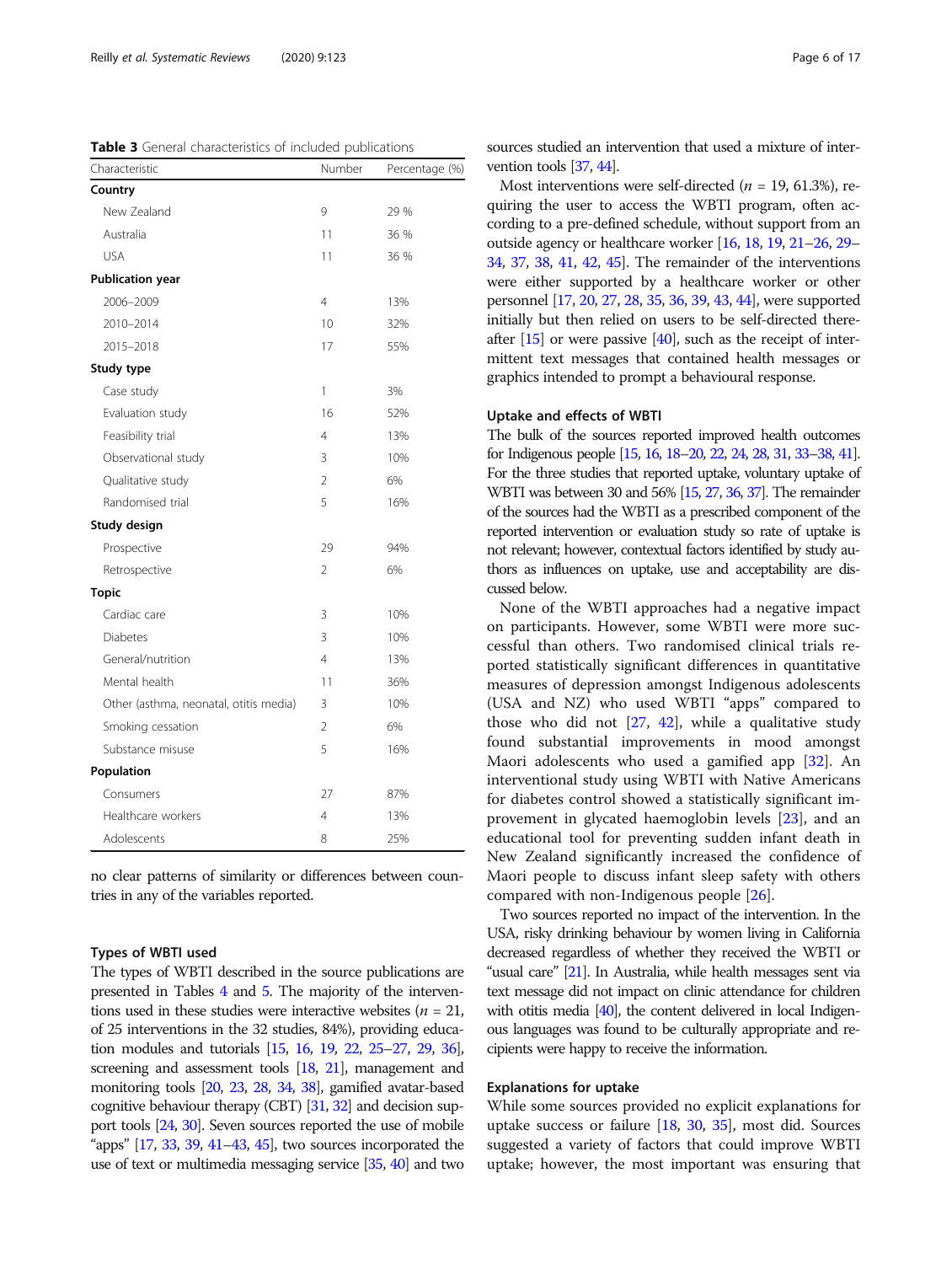| Health focus                                           | Delivery mode                                                                                                                                               | Intervention                             | No. of studies |                     |              |
|--------------------------------------------------------|-------------------------------------------------------------------------------------------------------------------------------------------------------------|------------------------------------------|----------------|---------------------|--------------|
|                                                        |                                                                                                                                                             |                                          | Aust           | <b>NZ</b>           | <b>USA</b>   |
| Mental health                                          | Service provider                                                                                                                                            | R U Appy (Bennet-Levy)                   | $\mathbf{1}$   |                     |              |
|                                                        |                                                                                                                                                             | DM-DS(Starks)                            |                |                     | $\mathbf{1}$ |
|                                                        | Self-administered                                                                                                                                           | Sparx (Fleming; Shepherd(2))             |                | 3                   |              |
|                                                        |                                                                                                                                                             | iBobbly (Povey*; Tighe)                  | 1.5            |                     |              |
|                                                        | Administered with HCP support                                                                                                                               | Stay Strong (Dingwall (2); Povey*; Bird) | 3.5            |                     |              |
|                                                        |                                                                                                                                                             | Stayin on Track (Fletcher)               | 1              |                     |              |
| Harmful alcohol and illicit drug use Self-administered |                                                                                                                                                             | Therapeutic education system (Campbell)  |                |                     | 1            |
|                                                        |                                                                                                                                                             | SBIRT (Gorman; Montag)                   |                |                     | 2            |
|                                                        |                                                                                                                                                             | e-SBINZ (Kypri)                          |                | 1                   |              |
|                                                        |                                                                                                                                                             | Hawk 2 (Raghupath)                       |                |                     | $\mathbf{1}$ |
| Smoking cessation                                      | Self-administered                                                                                                                                           | SmokingZine (Bowan; Taualii)             |                |                     | 2            |
| Cardiac                                                | Service Provider                                                                                                                                            | PREDICT-CVD (Riddell; Whittaker)         |                | 2                   |              |
|                                                        | Administered with HCP support                                                                                                                               | CSIRO Cardiac rehab (Bradford)           | 1              |                     |              |
| <b>Diabetes</b>                                        | Self-administered                                                                                                                                           | Kaya Tracker (Robertson)                 |                |                     | $\mathbf{1}$ |
|                                                        | Administered with HCP support                                                                                                                               | Stanford IDSMW (Johnson)                 |                |                     | -1           |
|                                                        |                                                                                                                                                             | My Care Team (Levine)                    |                |                     |              |
| General health/ nutrition                              | Self-administered                                                                                                                                           | Gigiigoo'inaan (Dellinger)               |                |                     |              |
|                                                        |                                                                                                                                                             | SSB (Tonkin)                             |                |                     | $\mathbf{1}$ |
|                                                        |                                                                                                                                                             | Wellness mHealth Program (Verbiest)      | 1              |                     |              |
|                                                        | Administered with HCP support                                                                                                                               | Diet Bytes (Ashman)                      |                |                     |              |
| Other:                                                 | Service provider                                                                                                                                            | GASP (Ram)                               |                |                     |              |
| • Asthma<br>• Sudden Infant Death                      | Self-administered                                                                                                                                           | Baby Essentials online (Cowan)           |                |                     |              |
| • Otitis Media                                         | Non-interactive                                                                                                                                             | Otitis Media MMS (Phillips)              |                |                     |              |
| Total health foci: 9                                   | Total programmes for service providers: 4 Total individual programmes: 23<br>Self-administered: 12<br>Non-interactive: 1<br>Administered with assistance: 6 |                                          | programmes.    | *Povey includes two |              |

<span id="page-6-0"></span>Table 4 Multi-way cross-classification matrix: health focus, delivery mode and intervention by country

WBTI were designed for the audience [\[23,](#page-15-0) [44](#page-15-0)], culturally relevant and appropriate [[40,](#page-15-0) [41,](#page-15-0) [43](#page-15-0)], by having culturally relevant graphics, voices and animations [\[40\]](#page-15-0), and showing traditional practices, culture and Indigenous peoples [\[16,](#page-15-0) [44\]](#page-15-0). It was also important that content was matched to participants' values and experiences. For example, Campbell et al. [[16\]](#page-15-0) reported that ratings of some modules varied according to experiences of discrimination or mainstream comfort. Cultural appropriateness of the WBTI was explicitly discussed and/or evaluated in all but four sources [\[26](#page-15-0), [30](#page-15-0), [34](#page-15-0), [35\]](#page-15-0). Where authors discussed cultural appropriateness, it was linked to better outcomes in terms of acceptability, uptake and impact, whether or not this was formally evaluated. Seven sources reported recommendations from their study populations on features to improve so as to ensure the WBTI contain a greater volume of culturally appropriate content [\[16,](#page-15-0) [30](#page-15-0), [33,](#page-15-0) [34,](#page-15-0) [40](#page-15-0), [44\]](#page-15-0).

In addition, sources reported that users wanted WBTI to have an innovative and visually appealing format [[43](#page-15-0)]

and be useful [\[24](#page-15-0), [43\]](#page-15-0), interesting [[24](#page-15-0)] and thoughtprovoking [[24\]](#page-15-0). These interventions fostered conversations [[24\]](#page-15-0) and resulted in improved patient-practitioner relationship which led to better health monitoring by patients [\[20](#page-15-0), [29](#page-15-0)]. However, one source reported that videos sent via multimedia messaging services may be unclear or confusing and suggested that simple text messages may be more effective [\[40](#page-15-0)]. Users like the flexible delivery that WBTI allow [\[23,](#page-15-0) [38](#page-15-0)] and want WBTI to be easy to use  $[41, 43]$  $[41, 43]$  $[41, 43]$  and customisable  $[38]$  $[38]$ . However, users also preferred to be able to download the "app" or soft-ware for free [\[41](#page-15-0)]. Limited access to internet or a phone were found to be prohibitive factors by users [[15,](#page-15-0) [41](#page-15-0)], with mental health workers reporting significant organisational and personal barriers to accessing mental health web-based apps [[36](#page-15-0)]. Systemic or policy contexts that influenced uptake and use included the following: organisational support for the WBTI [[36\]](#page-15-0), access to the internet or other technology due to cost or the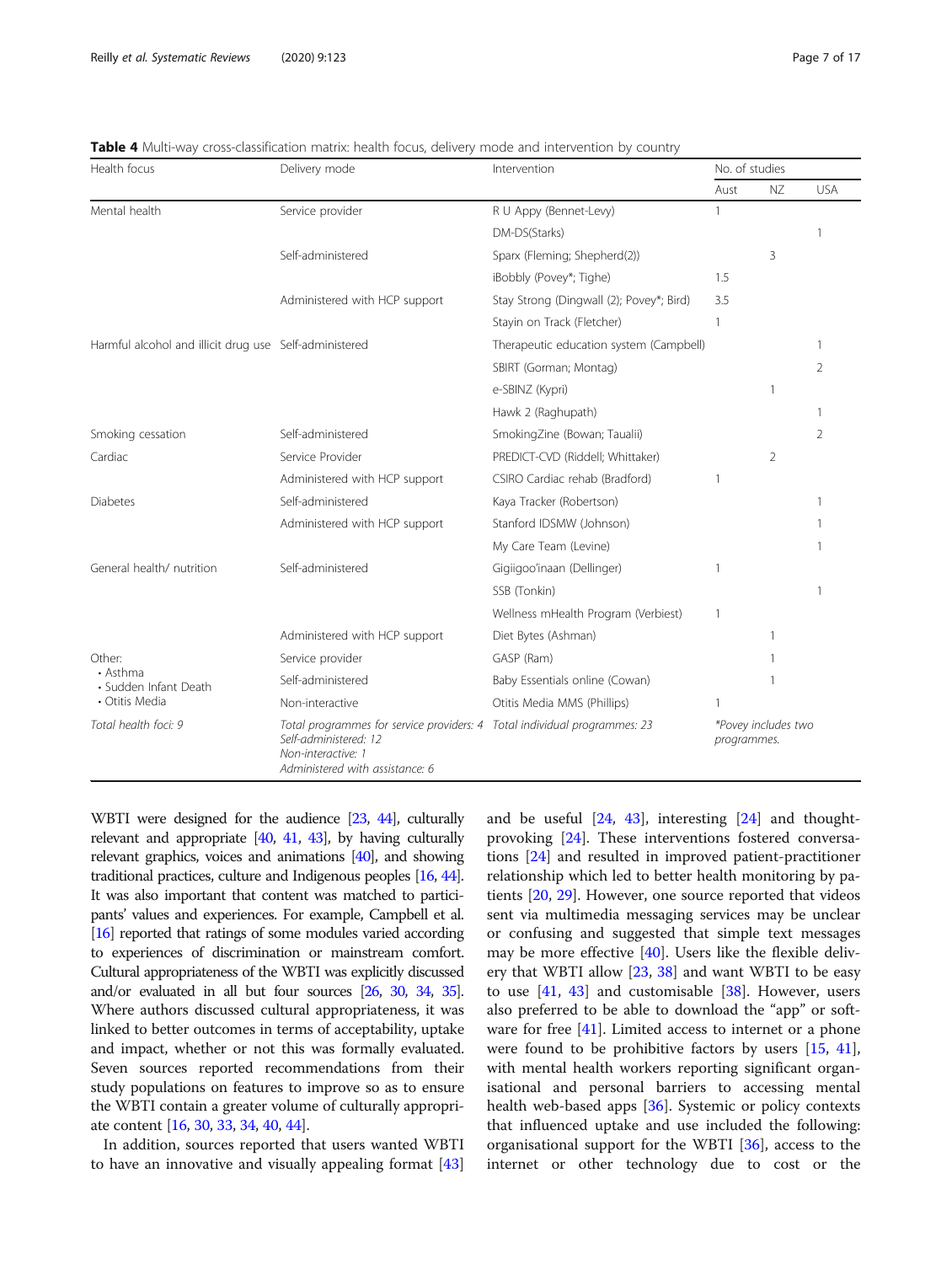<span id="page-7-0"></span>

|                                                                                                                                        | <b>rapie 3</b> Juriniary of research imaings non-included publications                                                                                                                                        |                                                                                                                                                                                                                                                                                                                                                                                            |                                                                                                                                                                                                                                                                                                                           |                                                                                                                                                                                                                                                                                                                                                                                   |                                                                                                                                                                                                                                                                                                                                                   |                                                                                                                                                                                                                                                                                                                                |
|----------------------------------------------------------------------------------------------------------------------------------------|---------------------------------------------------------------------------------------------------------------------------------------------------------------------------------------------------------------|--------------------------------------------------------------------------------------------------------------------------------------------------------------------------------------------------------------------------------------------------------------------------------------------------------------------------------------------------------------------------------------------|---------------------------------------------------------------------------------------------------------------------------------------------------------------------------------------------------------------------------------------------------------------------------------------------------------------------------|-----------------------------------------------------------------------------------------------------------------------------------------------------------------------------------------------------------------------------------------------------------------------------------------------------------------------------------------------------------------------------------|---------------------------------------------------------------------------------------------------------------------------------------------------------------------------------------------------------------------------------------------------------------------------------------------------------------------------------------------------|--------------------------------------------------------------------------------------------------------------------------------------------------------------------------------------------------------------------------------------------------------------------------------------------------------------------------------|
| First author (year)<br>Country<br>Funding                                                                                              | Study population and<br>context                                                                                                                                                                               | Aim/method and<br>health condition                                                                                                                                                                                                                                                                                                                                                         | Intervention and<br>delivery type                                                                                                                                                                                                                                                                                         | Measured impacts/<br>outcomes (results)                                                                                                                                                                                                                                                                                                                                           | Explanations provided<br>for uptake and effects                                                                                                                                                                                                                                                                                                   | Authors' conclusions/<br>recommendations                                                                                                                                                                                                                                                                                       |
| Ashman (2016)<br>$[35]$<br>Australia<br>Funding: NHMRC<br>University of<br>Newcastle                                                   | 27 women, 8<br>Indigenous (aged >17,<br>gestation <25 weeks),<br>median age 28.8<br>regional outpatient<br>settings (hospital, GP<br>clinics, community<br>organisations), New<br>South Wales (NSW)           | Aim: To use<br>smartphones to take<br>detailed assessments<br>of dietary intake, and<br>provide personalised<br>online feedback, with<br>dietician consultation.<br><b>Method: Quantitative</b><br>evaluation study. The<br>women collected<br>image-based dietary<br>records, completed 24-<br>h food recalls and a<br>food frequency ques-<br>tionnaire, as well as 3<br>online surveys. | 12-week study of "Diet<br>Bytes" and "SNaQ"<br>methods. Smartphones<br>used to record dietary<br>intake and participants<br>received a video with<br>personalised advice<br>comparing their intake<br>to the Australian<br>Guidelines, then<br>phone contact with a<br>nutritionist.                                      | $N = 17$ , 77% reported<br>dietary changes as a<br>result of feedback.<br>Core food group<br>consumption was<br>reported separately for<br>Indigenous women.<br>Intake was close to<br>recommendations for<br>fruit and dairy but<br>below for grains,<br>cereals, vegetables and<br>meat. All Indigenous<br>women met<br>recommendations for<br>unsaturated spreads<br>and oils. | Based on the<br>personalised feedback,<br>some ate more foods<br>from core food<br>groups, others<br>consumed less sugary<br>drinks or "junk" foods.<br>Others changed<br>cooking methods<br>Less than half the<br>participants felt they<br>had enough<br>information about<br>healthy eating at the<br>time of enrolment.                       | The Diet Bytes method<br>for nutrition<br>assessment combined<br>with the SNaQ tool for<br>analysing nutritional<br>content, with the<br>provision of personally<br>tailored feedback, may<br>be a useful method for<br>dietitians to assist<br>women in optimising<br>their food and nutrient<br>intakes during<br>pregnancy. |
| Bennett-Levy<br>$(2017)$ [36]<br>Australia<br>Funding:<br>Australian Federal<br>Government                                             | 26 health professionals<br>(21 Indigenous) in<br>regional centres in<br>northern NSW.                                                                                                                         | <b>Aim:</b> To identify the<br>barriers and enablers<br>of e-mental health (e-<br>MH) uptake amongst<br>mainly Aboriginal and<br>Torres Strait Islander<br>health professionals.<br>Method: Qualitative<br>evaluation study.<br>Trainers provided<br>written reports and<br>were interviewed.<br>These data sources<br>were analysed<br>thematically.                                      | A 3- or 2-day e-MH<br>training programme<br>entitled: "R U Appy"<br>was followed by up to<br>5 consultation sessions<br>(mean 2.4 sessions).<br>Training focused on<br>download and use of<br>apps, with a focus on<br>the app "Stay Strong"<br>on one of the days.                                                       | Uptake of e-MH in the<br>consultation group<br>was moderate (22-<br>30% of participants).<br>Barriers to uptake were<br>grouped into two cat-<br>egories: "Organisa-<br>tional" and "Participant<br>perceptions". Enablers<br>were also grouped<br>into two categories:<br>"Organisational" and<br>"Positive experience of<br>the consultations<br>sessions.                      | Features of the<br>organisation acted as<br>both barriers and<br>facilitators to uptake.<br>Where senior staff<br>were supportive,<br>uptake was greater. A<br>good match between<br>resources and work<br>role led to excitement<br>amongst participants<br>about the possibility of<br>using YouTube clips<br>and apps for health<br>education. | Researchers should<br>broaden their focus<br>and definitions of e-<br>MH, emphasising the<br>educational potential<br>of resources, as well as<br>therapeutic potential.<br>Developing criteria for<br>evaluating apps may<br>promote uptake.                                                                                  |
| Bird (2017) [37]<br>Australia<br>Funding:<br>Australian Federal<br>Government                                                          | 16 Aboriginal service<br>providers in the health<br>and community-<br>service sectors in re-<br>gional/rural areas of<br>northern NSW.                                                                        | Aim: 4-8-month<br>follow-up on use of e-<br>MH resources follow-<br>ing an e-MH training<br>programme and to de-<br>termine what types of<br>e-MH resources they<br>used.<br>Method: Qualitative<br>evaluation study. 16<br>semi-structured inter-<br>views were transcribed<br>and thematically<br>analysed.                                                                              | This study was a 4-8-<br>month follow-up of "R<br>U Appy" training,<br>which involved a 3- or<br>2-day e-MH training<br>programme then up<br>to 6 monthly skills-<br>based consultation<br>sessions delivered<br>face-to-face.                                                                                            | 9 of the 16 service<br>providers were using<br>e-MH in their practice<br>for a variety of pur-<br>poses, including sup-<br>porting social<br>inclusion, self-care,<br>education, referral, as-<br>sessment, crisis re-<br>sponse, and case<br>management. Use<br>tended not to include<br>treatment of depres-<br>sion/anxiety.                                                   | Participants preferred<br>e-MH resources that<br>were easily accessed<br>via mobile devices. Re-<br>sources for treating<br>anxiety/depression<br>were not preferred,<br>perhaps due to the<br>professional back-<br>grounds of partici-<br>pants, or because<br>mental health con-<br>cepts were not cultur-<br>ally relevant.                   | Workforces have<br>characteristics that<br>affect the uptake and<br>use of e-MH resources.<br>There is a need to fos-<br>ter production of cul-<br>turally relevant<br>resources to support<br>SEWB and treat mental<br>health disorders                                                                                       |
| Bowen (2012) [15]<br>United States of<br>America (USA)<br>Funding:<br>National Cancer<br>Institute                                     | 113 American Indian<br>(Al) youth (12-18 years)<br>recruited during a 6-<br>week residential sum-<br>mer camp for Ameri-<br>can Indian students<br>$(6th$ to $12th$ grade) in<br>Rapid City, South<br>Dakota. | <b>Aim:</b> To evaluate a<br>smoking prevention<br>and cessation<br>intervention<br>Method: Randomised<br>control feasibility trial<br>with 1-month follow-<br>up. After baseline as-<br>sessment, students<br>were randomised to<br>have regular access to<br>the site or not. All par-<br>ticipants completed a<br>follow-up assessment<br>1-month post<br>randomisation.                | Self-directed<br>educational<br>programme<br>("SmokingZine").<br>Participants were<br>encouraged to access<br>it as often as they like<br>over six weeks and<br>had daily 1-h com-<br>puter time. Modules<br>covered education, be-<br>haviour change goals,<br>positive values and<br>identifying barriers to<br>change. | 52% uptake in<br>intervention arm. The<br>intervention did not<br>directly affect smoking<br>behaviour but did alter and low rate of<br>intentions to use<br>tobacco amongst<br>never-smokers.                                                                                                                                                                                    | Small sample, lack of<br>statistical power.<br>Selection bias-high<br>grade point average<br>smoking at baseline.<br>Limited access to the<br>Web at the camp may<br>have reduced<br>engagement. A "group<br>design" for future<br>programmes where<br>youth can use the site<br>together.                                                        | Partial support for the<br>potential of the tool<br>for future research,<br>and support for the<br>feasibility of future<br>research on smoking<br>cessation programmes<br>designed for American<br>Indians and Alaska<br>Natives.                                                                                             |
| Bradford (2015)<br>$[38]$<br>Australia<br>Funding:<br>Commonwealth<br>Scientific and<br>Industrial Research<br>Organisation<br>(CSIRO) | Non-indigenous<br>researchers from the<br>CSIRO consulted: staff<br>of 1 remote Aboriginal<br>health service; 1 urban<br>Indigenous health<br>institute; and cardiac/<br>Indigenous health<br>specialists.    | <b>Aim</b> : To adapt an<br>established mobile<br>phone delivered<br>cardiac rehabilitation<br>programme for<br>Indigenous people.<br><b>Method:</b> Consultation<br>with stakeholders and<br>employment of<br>Indigenous production                                                                                                                                                       | Smartphone app to<br>delivered over 6 weeks<br>to provide cardiac<br>rehab in the patient's<br>home in line with their<br>lifestyle. Includes<br>clinical portal,<br>mentoring and<br>educational material.                                                                                                               | Modifications included<br>flexibility in the<br>duration of delivery,<br>inclusion of positive<br>measures, use of<br>mentors, a meeting<br>place for using the<br>app and taking<br>physical measures,<br>changes to                                                                                                                                                             | Smartphone<br>programme not yet<br>tested but based on<br>previous research with<br>mainstream<br>populations, the<br>authors anticipate<br>positive results. The<br>adapted smartphone<br>app is ready for further                                                                                                                               | Mobile delivery<br>significantly improves<br>primary outcomes<br>over traditional cardiac<br>rehabilitation care and<br>if replicated in<br>Indigenous<br>populations, the<br>programme has the<br>potential to                                                                                                                |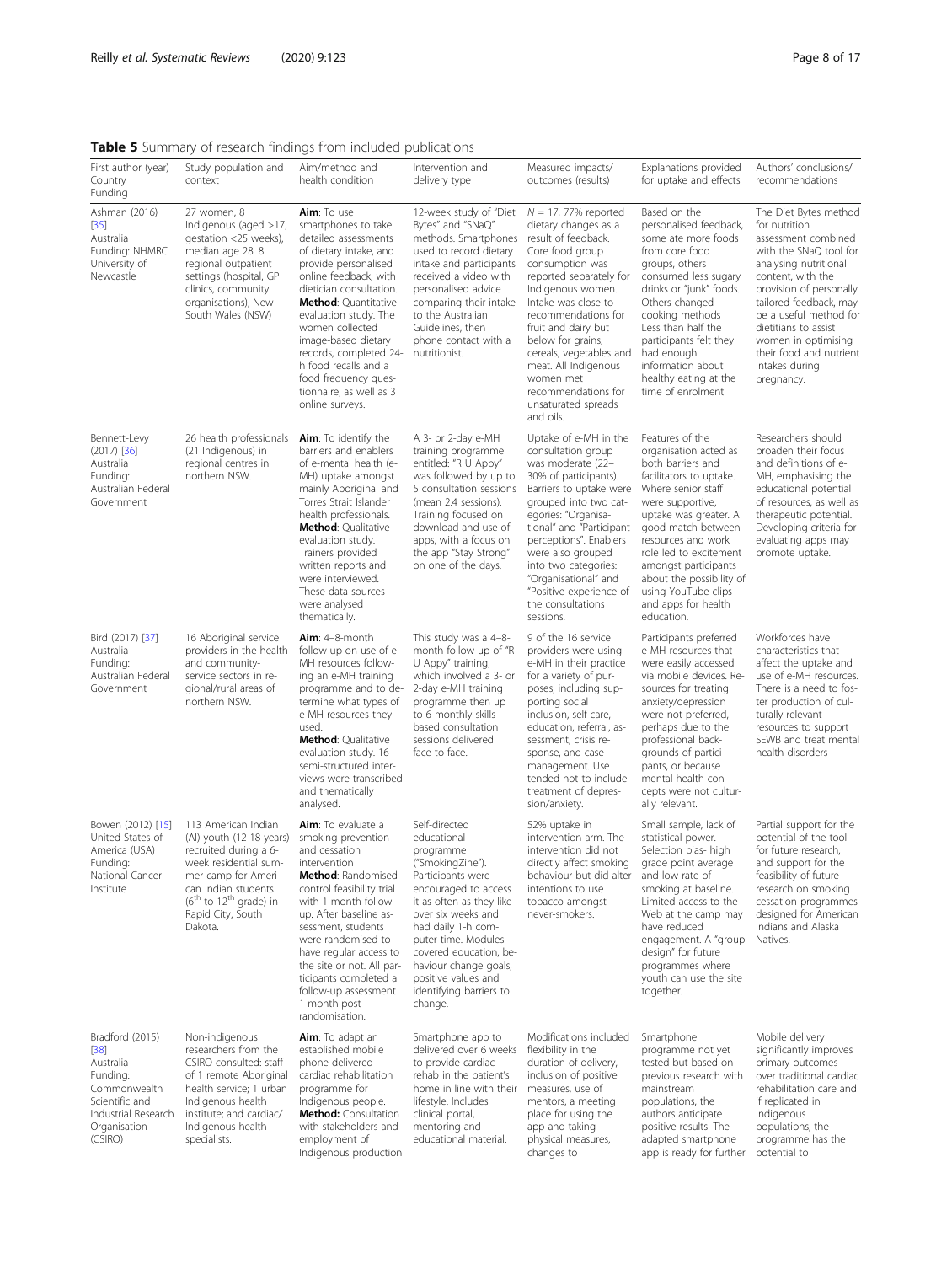|                                                                                                                                                                         | <b>The B</b> Barrimary of research miamigs norm included publications (commuta)                                                                                                                    |                                                                                                                                                                                                                                                                                                                                    |                                                                                                                                                                                                                  |                                                                                                                                                                                                                                                                                                                                   |                                                                                                                                                                                                                                                                                                                                                               |                                                                                                                                                                                                                                                                                                                                                                                  |
|-------------------------------------------------------------------------------------------------------------------------------------------------------------------------|----------------------------------------------------------------------------------------------------------------------------------------------------------------------------------------------------|------------------------------------------------------------------------------------------------------------------------------------------------------------------------------------------------------------------------------------------------------------------------------------------------------------------------------------|------------------------------------------------------------------------------------------------------------------------------------------------------------------------------------------------------------------|-----------------------------------------------------------------------------------------------------------------------------------------------------------------------------------------------------------------------------------------------------------------------------------------------------------------------------------|---------------------------------------------------------------------------------------------------------------------------------------------------------------------------------------------------------------------------------------------------------------------------------------------------------------------------------------------------------------|----------------------------------------------------------------------------------------------------------------------------------------------------------------------------------------------------------------------------------------------------------------------------------------------------------------------------------------------------------------------------------|
| First author (year)<br>Country<br>Funding                                                                                                                               | Study population and<br>context                                                                                                                                                                    | Aim/method and<br>health condition                                                                                                                                                                                                                                                                                                 | Intervention and<br>delivery type                                                                                                                                                                                | Measured impacts/<br>outcomes (results)                                                                                                                                                                                                                                                                                           | Explanations provided<br>for uptake and effects                                                                                                                                                                                                                                                                                                               | Authors' conclusions/<br>recommendations                                                                                                                                                                                                                                                                                                                                         |
|                                                                                                                                                                         |                                                                                                                                                                                                    | company. Paper<br>outlines the changes<br>made following<br>consultation.                                                                                                                                                                                                                                                          |                                                                                                                                                                                                                  | educational content<br>words, look and feel.                                                                                                                                                                                                                                                                                      | community<br>consultation and trial.                                                                                                                                                                                                                                                                                                                          | significantly improve<br>life expectancy                                                                                                                                                                                                                                                                                                                                         |
| Campbell (2015)<br>$[16]$<br><b>USA</b><br>Funding:<br>National Drug<br>Abuse Treatment<br>Clinical Trials<br>Network; National<br>Institute on Drug<br>Abuse (NIDA)    | $N = 40$ Al/ Alaska<br>Native (AN), mean age<br>37.5; 47.5% women,<br>recruited via two<br>urban outpatient drug<br>treatment<br>programmes, Northern<br>Plains and Pacific<br>North-west regions. | Aim: To test<br>acceptability of a web-<br>based version of a<br>therapeutic education<br>system (TES) for drug<br>treatment.<br>Method: Participants<br>completed baseline<br>assessments then 1<br>week after the<br>intervention phase,<br>follow-up assessments<br>plus qualitative<br>interview.                              | Self-directed and<br>comprised 32<br>interactive, multimedia<br>modules based on the<br>Community<br>Reinforcement<br>Approach (CRA).<br>Delivered over 8<br>weeks on computers<br>in the treatment<br>settings. | TES was acceptable<br>across seven<br>quantitative indices.<br>Qualitative findings<br>indicated (1) content<br>was relevant and (2)<br>acceptability would be<br>enhanced by better<br>Al/AN representation<br>across several content<br>domains, and removal<br>of content that is<br>counter to Al/AN<br>culture.              | Acceptability of<br>modules varied<br>according to personal<br>characteristics or<br>experiences of<br>participants, including<br>perceived<br>discrimination and<br>"ethnic experience".<br>Participants rated<br>those modules with<br>STI/HIV information<br>most highly.                                                                                  | Evidence-based,<br>culturally informed,<br>web interventions may<br>address barriers to<br>treatment in Al/AN<br>communities.<br>Adaptations can be<br>made without losing<br>fidelity. Research<br>should incorporate<br>cultural acceptability<br>and a wider range of<br>implementation issues.                                                                               |
| Cowan (2013) [26]<br>New Zealand (NZ)<br>Funding: NZ<br>Ministry of Health                                                                                              | $N = 2683$ completed<br>"sessions" of use of<br>internet link and<br>confidence rating in. N<br>= 207 Maori people<br>completed the<br>program.                                                    | Aim: to describe use,<br>impact and reach of<br>an online education<br>tool for preventing<br>sudden infant death.<br>Method: online tool<br>promoted widely, and<br>basic usage data<br>collected online.                                                                                                                         | Baby Essentials Online<br>was a self-directed<br>education, 1~15-min<br>session of 24 slides,<br>followed by assess-<br>ment of "increased<br>confidence" (IC)                                                   | Of Maori participants,<br>53 rated their IC as<br>"low" and 154 rated<br>their IC as "high."                                                                                                                                                                                                                                      | The greater IC in Maori<br>with no greater time<br>per slide may reflect<br>lower starting<br>knowledge and<br>confidence                                                                                                                                                                                                                                     | Help reducing SUDI in<br>the Maori population,<br>the online tool<br>extended education<br>opportunities beyond<br>the traditional face-to-<br>face delivery mode<br>and is cost-effective                                                                                                                                                                                       |
| Dellinger (2018)<br>$[17]$<br><b>USA</b><br>Funding: National<br>Institute for<br>Environmental<br>Health Sciences;<br>Sault Ste. Marie<br>Tribe of Chippewa<br>Indians | $N = 24$ (13 women)<br>Anishinaabe (Native<br>American), aged 25-<br>55+, Great Lakes<br>region.                                                                                                   | Aim: To describe the<br>development and<br>acceptability of an app<br>"Gigiigoo'inaan", which<br>aims to improve<br>nutrition via<br>personalised, culturally<br>tailored advice on fish<br>contaminants.<br>Method: Mixed<br>methods-qualitative<br>and quantitative (sur-<br>vey) feedback ob-<br>tained during focus<br>groups. | Gigiigoo'inaan [Our<br>Fish] is an app<br>delivered on mobile<br>phone and/or internet<br>that provides<br>personalised risk and<br>benefit information on<br>fish species based on<br>user input information.   | 61% said they would<br>consume more fish if<br>they had regular<br>access to the app; 75%<br>agreed the app was<br>useful, culturally<br>appropriate and<br>helped them identify<br>fish to eat.<br>However, some<br>reported confusion<br>about encouragement<br>to eat fish combined<br>with warnings re<br>contaminant levels. | Negative emotions<br>relating to app<br>compounded by: (1)<br>historical distrust; (2)<br>the potential for<br>emotional harm<br>(disproportionate to<br>the actual risk) from<br>learning of above<br>average exposure; (3)<br>concerns that the data<br>may misused to<br>stigmatise Anishinaabe<br>culture, and (4) an<br>attitude of communal<br>privacy. | Testing of the pilot<br>software demonstrates<br>the value of designing<br>culturally adapted risk<br>communication with<br>vulnerable<br>populations. The app<br>may help to regain<br>community interest<br>and faith in natural<br>resources. The findings<br>support the<br>assumption that the<br>community seeks to<br>promote the<br>stewardship of natural<br>resources. |
| Dingwall (2015a)<br>$[39]$<br>Australia<br>Funding:<br>Australian Federal<br>Government                                                                                 | $N = 138$ (70% women,<br>35% Indigenous), aged<br>19-74 ( $M = 40.41$ , SD<br>12.86) service pro-<br>viders working with In-<br>digenous people in<br>the Northern Territory                       | <b>Aim:</b> To evaluate<br>awareness, knowledge<br>and confidence in e-<br>mental health and the<br>AlMhi Stay Strong App<br><b>Method:</b> Pre-post<br>questionnaires on con-<br>fidence and use of e-<br>mental health tools<br>with Indigenous<br>clients.                                                                      | Face-to-face training<br>programme "Yarning<br>about Indigenous<br>mental health using<br>the AIMhi Stay Strong<br>App". Duration not<br>provided.                                                               | Significant<br>improvements across<br>all measures of skill<br>and knowledge except<br>for confidence in using<br>computers                                                                                                                                                                                                       | Limited awareness of<br>e-mental health tools<br>prior to training. The<br>increase in confidence<br>and knowledge post-<br>training is promising<br>but it is not known<br>whether this will trans-<br>late into use.                                                                                                                                        | E-mental health tools<br>have potential to<br>improve access to<br>culturally appropriate<br>mental health care for<br>Indigenous Peoples<br>with minimal training<br>but more research<br>required into uptake<br>and use.                                                                                                                                                      |
| Dingwall (2015b)<br>$[43]$<br>Australia<br>Funding:<br>Australian Federal<br>Government                                                                                 | 15 service providers<br>from rural and remote<br>health services<br>working with<br>Indigenous people in<br>the Northern Territory,                                                                | <b>Aim:</b> To assess<br>acceptability, feasibility,<br>and appropriateness of<br>a new e-MH resource<br>for service providers.<br>Method: semi-<br>structured interviews<br>about barriers, en-<br>ablers, acceptability<br>and feasibility of use                                                                                | Clinician-assisted.<br>Interactive app (AlMhi<br>Stay Strong). A brief<br>intervention focusing<br>on worries and<br>strengths, and<br>enabling personal and<br>behavioural goal-<br>setting                     | Positive feedback on<br>all aspects of the app.<br>Thematic analysis<br>revealed support for<br>the acceptability,<br>feasibility, and<br>appropriateness of the<br>resource amongst<br>service providers                                                                                                                         | Simple language and<br>visual appeal were<br>identified as strengths.<br>Participants indicated<br>that the app would be<br>particularly useful for<br>client engagement,<br>and that it enabled a<br>client-centred ap-<br>proach. Barriers to use<br>include access to<br>power and internet.                                                               | e-MH interventions are<br>likely to make an<br>important contribution<br>to overcoming the<br>burden of poor service<br>access for remote<br>Indigenous clients<br>including new delivery<br>ways for health in<br>remote regions                                                                                                                                                |
| Fleming (2012)<br>$[27]$<br>NZ<br>Funding: NZ                                                                                                                           | $N = 32$ adolescents<br>aged 13-16: 34%<br>Maori; 38% Pacifica;<br>56% male completed                                                                                                              | <b>Aim:</b> To investigate<br>the efficacy of the<br>SPARX programme for<br>symptoms of                                                                                                                                                                                                                                            | SPARX comprises 7 30-<br>min self-administered<br>modules. 1-2 com-<br>pleted / week. CBT-                                                                                                                       | Reductions in<br>depression from<br>baseline to week 5<br>compared to control,                                                                                                                                                                                                                                                    | Good completion rates<br>attributed to graphic<br>interface specifically<br>designed for young                                                                                                                                                                                                                                                                | Delivery online and in<br>school helped<br>overcome<br>embarrassment-a                                                                                                                                                                                                                                                                                                           |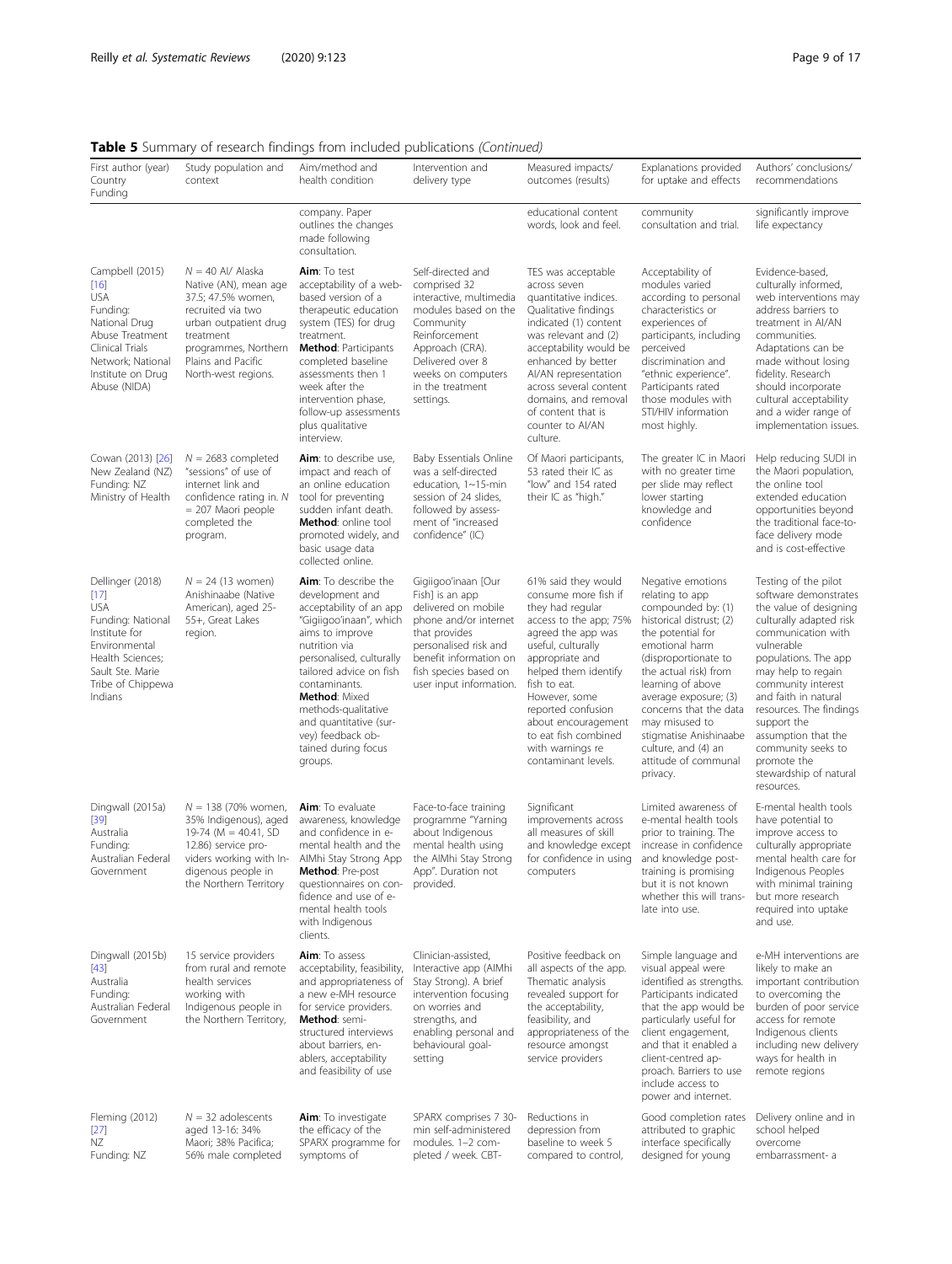|                                                                                                                                       | <b>TWAIS</b> Sammary or research imaings non-interacted papieations (continued)                                                                                                                                                                                          |                                                                                                                                                                                                                                                                                                                                                                                                                                          |                                                                                                                                                                                                                                                                                                                 |                                                                                                                                                                                                                                                                           |                                                                                                                                                                                                                                                                                                                                                    |                                                                                                                                                                                                                                                                                                                                                                                      |
|---------------------------------------------------------------------------------------------------------------------------------------|--------------------------------------------------------------------------------------------------------------------------------------------------------------------------------------------------------------------------------------------------------------------------|------------------------------------------------------------------------------------------------------------------------------------------------------------------------------------------------------------------------------------------------------------------------------------------------------------------------------------------------------------------------------------------------------------------------------------------|-----------------------------------------------------------------------------------------------------------------------------------------------------------------------------------------------------------------------------------------------------------------------------------------------------------------|---------------------------------------------------------------------------------------------------------------------------------------------------------------------------------------------------------------------------------------------------------------------------|----------------------------------------------------------------------------------------------------------------------------------------------------------------------------------------------------------------------------------------------------------------------------------------------------------------------------------------------------|--------------------------------------------------------------------------------------------------------------------------------------------------------------------------------------------------------------------------------------------------------------------------------------------------------------------------------------------------------------------------------------|
| First author (year)<br>Country<br>Funding                                                                                             | Study population and<br>context                                                                                                                                                                                                                                          | Aim/method and<br>health condition                                                                                                                                                                                                                                                                                                                                                                                                       | Intervention and<br>delivery type                                                                                                                                                                                                                                                                               | Measured impacts/<br>outcomes (results)                                                                                                                                                                                                                                   | Explanations provided<br>for uptake and effects                                                                                                                                                                                                                                                                                                    | Authors' conclusions/<br>recommendations                                                                                                                                                                                                                                                                                                                                             |
| Ministry of Health;<br>NZ Tertiary<br>Education<br>Commission                                                                         | SPARX during school<br>class time.                                                                                                                                                                                                                                       | depression<br>Method: Randomised<br>wait-list control trial.<br>Immediate vs delayed<br>treatment (5 weeks).<br>10-week follow-up                                                                                                                                                                                                                                                                                                        | based content includ-<br>ing relaxation, problem<br>solving, activity sched-<br>uling, challenging<br>negative thinking and<br>social skills.                                                                                                                                                                   | changes sustained 10-<br>week follow-up. No<br>significant changes in<br>anxiety, locus on con-<br>trol or quality of life.                                                                                                                                               | people and delivery<br>during class time.<br>Good uptake occurred<br>where the programme<br>was opt-out (i.e. deliv-<br>ered as part of school<br>curriculum) rather than<br>volunteer.                                                                                                                                                            | known barrier to help-<br>seeking. SPARX has<br>promise as an inter-<br>vention for young<br>people who may be<br>reluctant to engage in<br>traditional health<br>services.                                                                                                                                                                                                          |
| Fletcher (2017)<br>$[44]$<br>Australia<br>Funding: Young<br>and well<br>Cooperative<br>Research Centre;<br>University of<br>Newcastle | $N = 20$ Aboriginal<br>fathers aged 18-25 re-<br>cruited through<br>ACCHS and commu-<br>nity networks in urban,<br>regional and rural<br>locations.                                                                                                                      | <b>Aim:</b> To test the<br>acceptability and<br>feasibility a website<br>with tailored support<br>to young fathers and<br>to adapt and test a<br>mobile phone-based<br>text message and<br>mood-tracker program.<br><b>Methods: Participatory</b><br>qualitative methods<br>including: "yarn-up"<br>discussions, filming<br>fathers' stories, and<br>SMS messaging.<br>Participants and<br>community gave<br>feedback on all<br>aspects. | Stayin on Track is a<br>website with<br>information, films and<br>SMS messaging for<br>young fathers. SMS<br>was used to monitor<br>mood and send<br>encouraging<br>messages. Participants<br>were supported by<br>senior mentors. The<br>website was promoted<br>via community<br>networks and ACCHS<br>staff. | Links sent by SMS on<br>parent routines and<br>"baby talk".<br>Information on crying,<br>post-natal depression<br>and bonding for dads<br>were not highly<br>accessed. Most partici-<br>pants reported positive<br>mood (91.5%). Com-<br>munity feedback was<br>positive. | Key to the success of<br>the programme was<br>the close research<br>partnership with the<br>communities involved,<br>and the involvement<br>of the fathers in<br>developing the<br>website content, and<br>the involvement of<br>mentors. Online<br>delivery can help to<br>overcome barriers to<br>access to culturally<br>appropriate resources. | Providing tailored<br>online resources to<br>Aboriginal fathers is<br>feasible and<br>acceptable. Through<br>their involvement in<br>the project, the young<br>fathers saw themselves<br>as mentors who could<br>support other young<br>men, thus enhancing<br>project sustainability.<br>Authors recommend<br>refining the mentoring<br>model and conducting<br>further evaluation. |
| Gorman (2013)<br>$[18]$<br><b>USA</b><br>Funding: source<br>not provided                                                              | $N = 21:15$ Al/AN<br>women of child-<br>bearing age represent-<br>ing 9 tribes, and 6 key<br>informants in<br>California.                                                                                                                                                | <b>Aim:</b> To modify and<br>evaluate a mainstream<br>web-based behav-<br>joural intervention<br>(SBIRT) on prenatal al-<br>cohol use for AI/AN<br>women.<br>Method: semi-<br>structured focus<br>groups and interviews.<br>Data were transcribed;<br>cross-case inductive<br>analysis was used to<br>identify themes.                                                                                                                   | Self-administered Web-<br>based programme for<br>screening and preven-<br>tion of prenatal alco-<br>hol use, with or<br>without personalised<br>feedback.                                                                                                                                                       | 5 themes: Make the<br>programme relatable;<br>stress confidentiality;<br>incorporate family/<br>community focus;<br>tailor content to<br>community; and<br>include information on<br>health effects for<br>children.                                                      | Effectiveness not<br>known. Participatory<br>development<br>processes were<br>essential for building<br>relationships and trust<br>in context where there<br>is low trust of research.                                                                                                                                                             | This programme has<br>the potential to<br>provide a culturally<br>appropriate, cost-<br>effective approach to<br>assess and prevent<br>prenatal alcohol use.                                                                                                                                                                                                                         |
| Jernigan (2011)<br><b>USA [19]</b><br>Funding: source<br>not provided                                                                 | $N = 54$ : 27 Native<br>American (Al/AN)<br>representing 18 tribes<br>in urban and<br>reservation settings,<br>and 27 non-Native)<br>participants. All had<br>diabetes, 86.5% female.<br>Participants recruited<br>online.                                               | <b>Aim:</b> to examine the<br>feasibility and cultural<br>appropriateness of the<br>Stanford Internet<br>Diabetes Self-<br>Management Work-<br>shop (IDSMW) with Al/<br>AN population.<br>Method: Mixed<br>methods process<br>evaluation.                                                                                                                                                                                                | A 6-week peer-led<br>internet-based work-<br>shop covering nutri-<br>tion, complications,<br>medications and man-<br>aging emotions. Partic-<br>ipants log in three<br>times/week for 2 h in-<br>cluding reading online<br>content.                                                                             | 23 AI/AN participants<br>participated regularly,<br>4 sporadically.<br>Feedback indicated<br>workshop was<br>culturally acceptable<br>because of the<br>participation of AI/AN<br>people, and that all Al/<br>AN discussion groups<br>were preferred.                     | The intervention is<br>adaptable due to a<br>peer-led mechanism of<br>delivery. It was consid-<br>ered culturally appro-<br>priate with limited<br>adaptation. Participa-<br>tory approaches to re-<br>cruitment facilitated<br>implementation.                                                                                                    | It is feasible to<br>implement an<br>Internet-delivered dis-<br>ease self-management<br>workshop within a di-<br>verse AI/AN popula-<br>tion. Several<br>participants volun-<br>teered to be peers in<br>future online<br>workshops.                                                                                                                                                 |
| Kypri (2013)<br>NZ [28]<br>Funding: NZ<br>Alcohol Advisory<br>Council                                                                 | $N = 2355$ Maori<br>students aged 17-24 at<br>seven of NZ's 8 univer-<br>sities were screened<br>for harmful alcohol<br>use (AUDIT-C). Those<br>screening positive ( $n =$<br>1789) recruited to the<br>research trial. $N = 850$<br>control, $N = 939$<br>intervention. | <b>Aim:</b> to test the<br>effectiveness of a web-<br>based alcohol screen-<br>ing and brief interven-<br>tion (e-SBINZ) for<br>hazardous drinking<br>Method: Parallel,<br>double-blind, multi-<br>site, randomised con-<br>trolled trial. Follow-up<br>questionnaire 5<br>months post-<br>randomisation.                                                                                                                                | Web-based alcohol<br>assessment and<br>personalised feedback<br>on health risks, other<br>risks, expenditure and<br>comparative data, as<br>well as tips to reduce<br>harm. The intervention<br>took <10 min post<br>screening.                                                                                 | Relative to controls,<br>participants receiving<br>intervention drank less<br>often, less per drinking<br>occasion, less overall<br>and had fewer<br>academic problems.<br>These differences were<br>statistically significant.                                           | It is possible to reach<br>large numbers of<br>Maori people with<br>hazardous drinking via<br>the internet. E-SBINZ is<br>extremely low cost.<br>Personalised feedback<br>avoided framing Maori<br>student drinking in<br>terms of deficit.                                                                                                        | e-SBINZ reduced<br>hazardous and harmful<br>drinking amongst non-<br>help seeking Maori<br>students and has the<br>potential to lead to<br>ongoing public health<br>benefit in the long<br>term, especially with<br>annual implementa-<br>tion in all new Zealand<br>universities. Further<br>generalisability not<br>clear.                                                         |
| Levine (2009) [20]<br>USA:<br>Funding: US Army.<br>COI: 2 authors<br>own stock (<5%)<br>in the company                                | $N = 109$ AN ( $>18$ )<br>years) with type 1 & 2<br>diabetes mellitus<br>recruited via Indian<br>Health Centers in<br>Alabama, Idaho, and                                                                                                                                | <b>Aim:</b> To test whether<br>interaction with a<br>web-based diabetes<br>management app:<br>(MyCareTeam®) in-<br>creased monitoring of                                                                                                                                                                                                                                                                                                 | The app that provided<br>feedback on blood<br>glucose levels,<br>culturally adapted<br>information, and<br>facilitated timely                                                                                                                                                                                   | Use of the app varied,<br>with 46/109 using it 2/<br>month. The more<br>participants used the<br>app, the more they<br>tested their BG and                                                                                                                                | One of the key<br>mechanisms by which<br>the app worked was<br>increasing the sense of<br>closeness between the<br>patient and HCP,                                                                                                                                                                                                                | Use of the app<br>encouraged HCP-<br>patient interaction and<br>patient-centred com-<br>munication, which in<br>turn increased BG                                                                                                                                                                                                                                                    |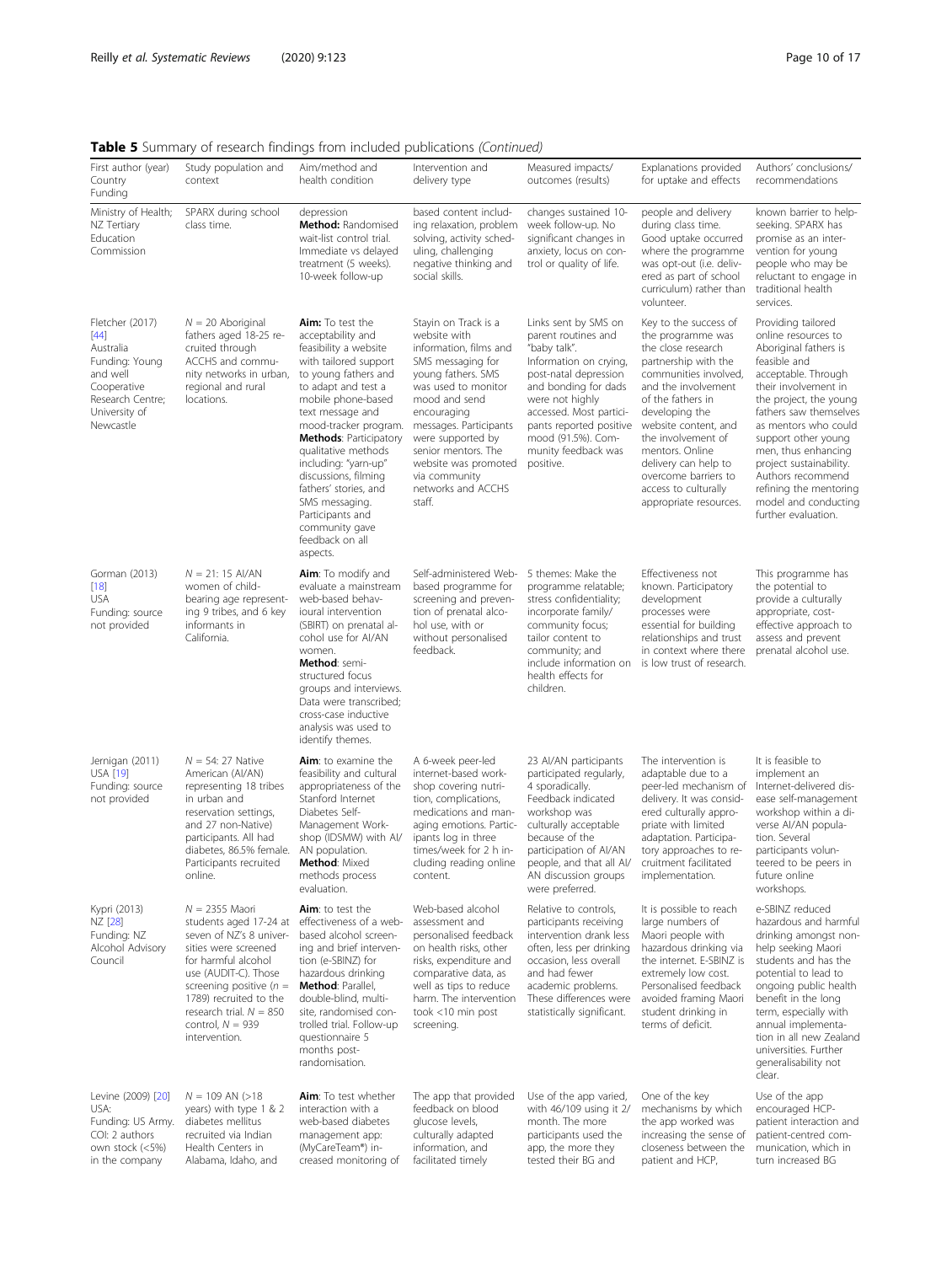| First author (year)<br>Country<br>Funding                                                                                                                 | Study population and<br>context                                                                                                                                                                                                 | Aim/method and<br>health condition                                                                                                                                                                                                                                                                                             | Intervention and<br>delivery type                                                                                                                                                                                                                                                                                    | Measured impacts/<br>outcomes (results)                                                                                                                                                                                                                                                            | Explanations provided<br>for uptake and effects                                                                                                                                                                                                                                     | Authors' conclusions/<br>recommendations                                                                                                                                                                                                                 |
|-----------------------------------------------------------------------------------------------------------------------------------------------------------|---------------------------------------------------------------------------------------------------------------------------------------------------------------------------------------------------------------------------------|--------------------------------------------------------------------------------------------------------------------------------------------------------------------------------------------------------------------------------------------------------------------------------------------------------------------------------|----------------------------------------------------------------------------------------------------------------------------------------------------------------------------------------------------------------------------------------------------------------------------------------------------------------------|----------------------------------------------------------------------------------------------------------------------------------------------------------------------------------------------------------------------------------------------------------------------------------------------------|-------------------------------------------------------------------------------------------------------------------------------------------------------------------------------------------------------------------------------------------------------------------------------------|----------------------------------------------------------------------------------------------------------------------------------------------------------------------------------------------------------------------------------------------------------|
| that has licensed<br>MyCareTeam<br>technology.                                                                                                            | Arizona. Gender/age<br>not reported.                                                                                                                                                                                            | blood glucose (BG)<br>levels and health care<br>provider (HCP)<br>interaction.<br>Method: non-<br>randomised prospect-<br>ive feasibility study.                                                                                                                                                                               | interaction between<br>patients and HCPs<br>through text<br>messaging.                                                                                                                                                                                                                                               | interacted with their<br>HCP. The messages<br>from HCPs seemed to<br>help motivate use of<br>the app.                                                                                                                                                                                              | increasing trust and<br>accountability. The<br>authors suggest that<br>apps without this<br>personal element may<br>not be as effective.                                                                                                                                            | monitoring. Authors<br>suggest further re-<br>search on the relation-<br>ship between<br>messaging and clinical<br>health benefits.                                                                                                                      |
| Montag (2015)<br>[21]<br><b>USA</b><br>Funding: National<br>Institute of<br>General Medical<br>Sciences                                                   | $N = 263$ Al/AN women<br>of child-bearing age in<br>Southern California, re-<br>cruited via health<br>clinics. $N = 121$ inter-<br>vention $N = 142$ con-<br>trol (TAU)                                                         | <b>Aim:</b> to assess the<br>effectiveness of SBIRT<br>at reducing risky<br>drinking and risk of<br>alcohol-exposed preg-<br>nancies (AEP).<br>Method: Randomised<br>trial with follow-up<br>questionnaires at 1, 3<br>and 6 months.                                                                                           | SBIRT was an adapted<br>from eCHECKUP TO<br>GO, a brief (20 min)<br>intervention<br>comprising: web-<br>based survey with per-<br>sonalised feedback in-<br>cluding analysis of risk,<br>and helpful advice that<br>could be printed out<br>confidentially.                                                          | No difference between<br>intervention and<br>control groups. Risky<br>drinking decreased in<br>both groups: drinks/<br>week, $(p < 0.001)$ ;<br>frequency binge<br>episodes/2 weeks, $(p =$<br>0.017) and risk of AEP<br>$(p < 0.001)$ at 6<br>months post<br>intervention.                        | Baseline factors<br>associated with<br>decreased alcohol<br>consumption at<br>follow-up included the<br>thinking other women<br>group drink more,<br>more binge episodes<br>in the past 2 weeks,<br>needing treatment for<br>depression.                                            | Null finding suggests<br>that assessment alone,<br>without intervention,<br>may be enough to<br>decrease risky drinking<br>and vulnerability to<br>AEP. Contraceptive<br>could be added to<br>future interventions to<br>reduce vulnerability to<br>AEP. |
| Phillips (2014) [40]<br>Australia<br>Funding:<br>Australian<br>Government<br>Department of<br>health and Ageing<br>Hearing Loss<br>Prevention<br>Program. | $N = 53(30)$<br>intervention, 23<br>control) caregivers of<br>Aboriginal children<br>living in remote<br>community<br>households in NT, with<br>access to a mobile<br>phone in the<br>household.                                | <b>Aim:</b> To test whether<br>WBTI for families of<br>children with tympanic<br>membrane perforation<br>(TMP): (i) increased<br>clinic attendance, (ii)<br>improved ear health<br>and (iii) provided a<br>culturally appropriate<br>method of health<br>promotion.<br>Method: multi-centre,<br>parallel group, RCT.           | One ear health<br>Multimedia Media<br>Service (MMS) in the<br>local Indigenous<br>language sent every 4<br>days, ±24 h window<br>over 6 weeks. Videos<br>were short, animations<br>of Indigenous role<br>models, accompanied<br>by personalised text<br>messages in English<br>with a prompt to visit<br>the clinic. | No significant<br>difference between<br>groups in clinic visits<br>per child, healed<br>perforation, middle ear<br>discharge or<br>perforation size.<br>Majority were happy<br>to receive the<br>messages. Ten families<br>in the intervention<br>group reported not<br>receiving the<br>messages. | Culturally appropriate<br>MMS that could be<br>shared amongst<br>families, the video<br>messages may have<br>been unclear or<br>confusing, and simple<br>text messages may be<br>more effective. Uptake<br>was impacted by<br>events in the<br>community unrelated<br>to the trial. | Mobile phone-based<br>MMS and text messa-<br>ging intervention was<br>acceptable, but it had<br>no short-term impact<br>on clinic attendance or<br>ear health. A study<br>over a longer time<br>period may be more<br>informative 4`.                    |
| Povey (2016) [41]<br>Australia<br>Funding: Northern<br>Territory (NT)<br>Department of<br>Health                                                          | $N = 9$ (3 male; 18-60<br>years old) Aboriginal<br>and Torres Strait<br>Islander community<br>members without<br>serious mental illness<br>in Darwin, NT.                                                                       | <b>Aim:</b> To explore<br>acceptability of two<br>culturally responsive e-<br>mental health apps.<br><b>Method:</b> 3 3-h focus<br>groups. Transcripts<br>were member-checked<br>and analysed<br>thematically.                                                                                                                 | The AIMhi Stay Strong<br>iPad app is a clinician-<br>assisted therapeutic<br>goal setting tool.<br>iBobbly is a self-help<br>suicide prevention app<br>for mobile device<br>based on acceptance<br>commitment therapy.                                                                                               | Findings indicated that<br>acceptability was<br>influenced by<br>characteristics of the<br>person (e.g. mental<br>health), environment<br>(e.g. stigma) and apps<br>(e.g. ease of use.                                                                                                             | Uptake and use were<br>reportedly influenced<br>by motivation to<br>change; technological<br>competence; literacy<br>and language; internet<br>or phone access; free<br>download; ease of<br>navigation; cultural<br>relevance, voices,<br>animations.                              | E-mental health tools<br>can improve the<br>wellbeing of<br>Indigenous people.<br>There was strong<br>support for the<br>concept of e-mental<br>health apps and opti-<br>mism for their poten-<br>tial. Specific<br>adaptations may aid<br>uptake.       |
| Raghupathy (2012)<br>$[22]$<br><b>USA</b><br>Funding: National<br>Institute on Drug<br>Abuse                                                              | Rural and urban AI/AN<br>youth, other service<br>providers and artists<br>collaborated on the<br>development process<br>in northern California.<br>$N = 45$ Al/AN youth<br>aged 11-13 partici-<br>pated in the final<br>review. | <b>Aim:</b> To describe the<br>adaptation of a drug<br>prevention<br>intervention into a<br>low-cost computer-<br>based drug prevention<br>intervention: Honour-<br>ing Ancient Wisdom<br>and Knowledge<br>(HAWK2)<br><b>Method: Descriptive</b><br>review of<br>development process                                           | HAWK2 comprised 7<br>lessons, 25-30 min<br>each, which could be<br>implemented flexibly.<br>Total exposure 3.5 h.<br>Evaluation at the end<br>of each lesson                                                                                                                                                         | In the final review<br>with, HAWK2 received<br>high mean ratings on<br>likeability (4.8/5), ease<br>of use (4.5/5),<br>comprehension (4.6/5),<br>and future use (5.0/5).<br>Practitioners also gave<br>positive feedback.                                                                          | Strengths were:<br>Recognising the<br>influence of specific<br>cultural and contextual<br>variables; building on<br>an existing evidence-<br>based program; and<br>Integrating community<br>perspectives.                                                                           | Computer-based<br>interventions are a<br>cost-effective way of<br>engaging youth in<br>prevention program-<br>ming. Future studies of<br>effectiveness and feasi-<br>bility are needed.                                                                  |
| Ram (2014) [29]<br>ΝZ<br>Funding: Asthma<br>Foundation of NZ                                                                                              | $N = 761$ consecutive<br>patients and 18 nurses<br>in primary care. $N = 44$<br>were Maori patients, n<br>= 18 Pacifica. Age<br>ranged from 5 to 64 in<br>the Waitemata region<br>of Auckland.                                  | <b>Aim:</b> To evaluate the<br>effectiveness of the<br>online intervention at<br>reducing exacerbations,<br>hospital admissions and<br>emergency<br>presentations, use of<br>corticosteroids and<br>bronchodilator reliance.<br>Method: Retrospective<br>cohort study. Patient<br>data were compared<br>pre-post intervention. | GASP is an online<br>decision support tool<br>for primary care,<br>providing service<br>providers with skills &<br>knowledge to<br>undertake a structured<br>asthma assessment.<br>The GASP tool is also<br>shown to patients.                                                                                       | Maori and Pacifica<br>patients showed a<br>significant decrease in<br>ED presentations but<br>no differences in risk<br>of exacerbations, use<br>of other treatments or<br>hospital admissions.<br>Asian and NZ<br>European patients<br>showed benefit on all<br>measured outcomes.                | The difference in<br>benefit may be<br>attributed to the<br>significantly greater<br>burden of respiratory<br>illness in Maori and<br>Pacifica and Maori<br>populations, including<br>a hospital admission<br>rate twice that of New<br>Zealand Europeans.                          | GASP in primary care<br>has the potential to<br>translate into<br>significant clinical<br>improvements for but<br>its potential for use in<br>Maori and Pacifica<br>populations needs to<br>be further explored.                                         |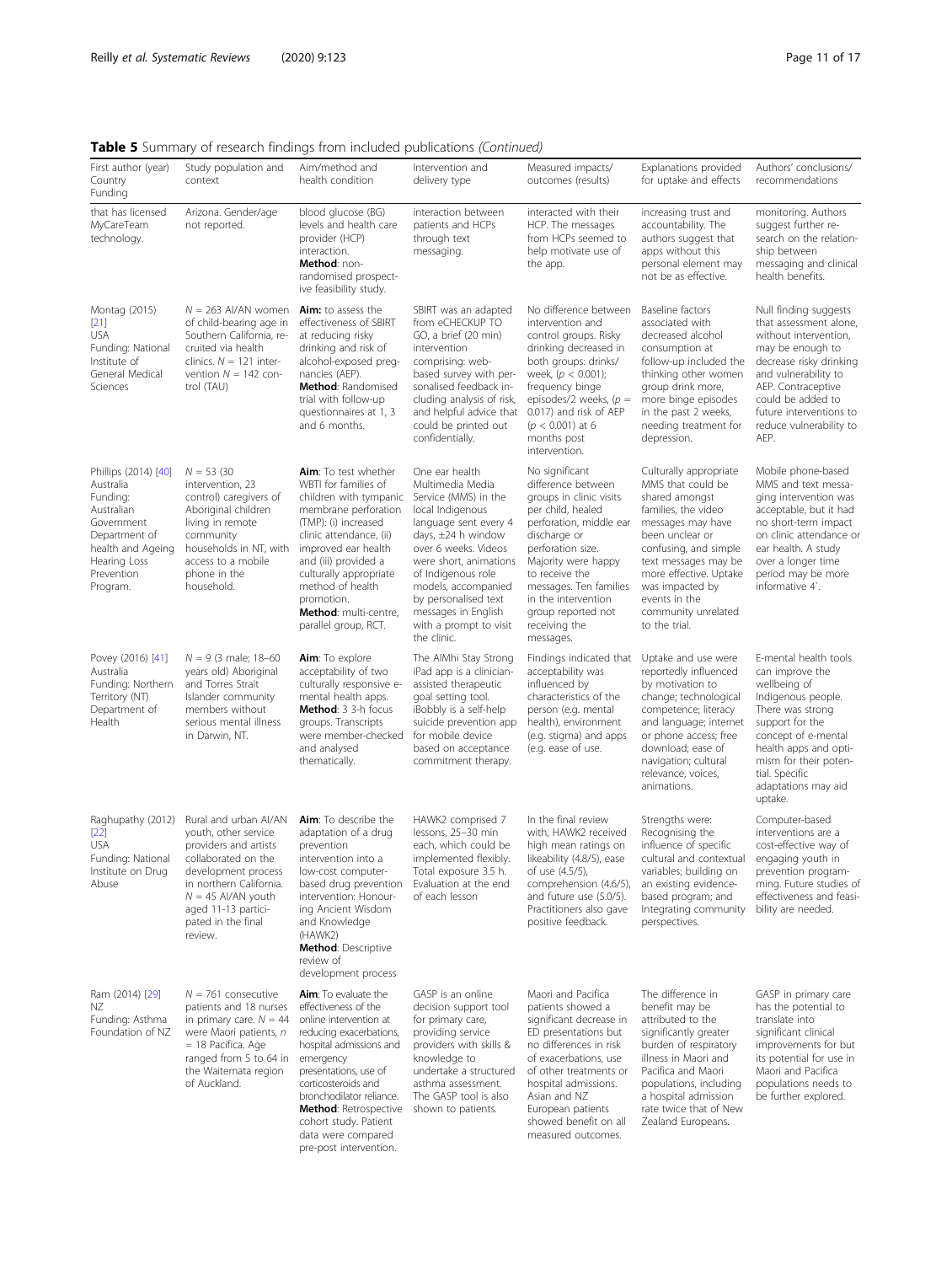|                                                                                                                                                                                                          |                                                                                                                                                                                                                                  | <b>Table 5</b> Surfittially Of research implified included publications (Continued)                                                                                                                                                                                                                                                                                                  |                                                                                                                                                                                                                                                                                             |                                                                                                                                                                                                                                                                                                                                      |                                                                                                                                                                                                                                                                                                         |                                                                                                                                                                                                                                                                      |
|----------------------------------------------------------------------------------------------------------------------------------------------------------------------------------------------------------|----------------------------------------------------------------------------------------------------------------------------------------------------------------------------------------------------------------------------------|--------------------------------------------------------------------------------------------------------------------------------------------------------------------------------------------------------------------------------------------------------------------------------------------------------------------------------------------------------------------------------------|---------------------------------------------------------------------------------------------------------------------------------------------------------------------------------------------------------------------------------------------------------------------------------------------|--------------------------------------------------------------------------------------------------------------------------------------------------------------------------------------------------------------------------------------------------------------------------------------------------------------------------------------|---------------------------------------------------------------------------------------------------------------------------------------------------------------------------------------------------------------------------------------------------------------------------------------------------------|----------------------------------------------------------------------------------------------------------------------------------------------------------------------------------------------------------------------------------------------------------------------|
| First author (year)<br>Country<br>Funding                                                                                                                                                                | Study population and<br>context                                                                                                                                                                                                  | Aim/method and<br>health condition                                                                                                                                                                                                                                                                                                                                                   | Intervention and<br>delivery type                                                                                                                                                                                                                                                           | Measured impacts/<br>outcomes (results)                                                                                                                                                                                                                                                                                              | Explanations provided<br>for uptake and effects                                                                                                                                                                                                                                                         | Authors' conclusions/<br>recommendations                                                                                                                                                                                                                             |
| Riddell (2007) [30]<br>ΝZ<br>Funding: Health<br>Research Council<br>of NZ; National<br>Heart Foundation                                                                                                  | $N = 19,164$ : Maori =<br>1450 (7%). Mean age:<br>53.2, 46% female.<br>Participants attended<br>"ProCare" primary<br>health care providers<br>in Auckland.                                                                       | <b>Aim:</b> To describe the<br>cardiovascular disease<br>(CVD) risk factor status<br>and risk management<br>of Maori vs non-Maori<br>using PREDICT-CVD<br>Method: Patients<br>opportunistically<br>assessed in routine<br>primary care practice.                                                                                                                                     | PREDICT-CVD is a web-<br>based clinical decision<br>support programme<br>for CVD risk assess-<br>ment and manage-<br>ment. It has been<br>shown to increase<br>CVD risk assessment<br>rates in primary care.                                                                                | Maori were assessed 3<br>years younger than<br>non-Maori. Maori with<br>CVD received more<br>anti-coagulants, BP-<br>lowering and lipid-<br>lowering medications.<br>Maori with Ischemic<br>heart disease were half<br>as likely to have a<br>revascularisation<br>procedure.                                                        | An electronic decision<br>support programme<br>generated CVD risk<br>burden and risk<br>management data for<br>Maori and non-Maori<br>populations in routine<br>clinical practice in real-<br>time.                                                                                                     | When Maori specific<br>equations replace<br>those based on a<br>white, middle-class<br>American population,<br>the PREDICT-CVD will<br>provide a world-class<br>data system that can<br>identify gaps in care<br>for Maori patients and<br>enable action on<br>them. |
| Robertson (2007)<br>$[23]$<br>USA<br>Funding: South<br>Dakota State<br>University<br>Foundation                                                                                                          | $N = 52$ Lakota Sioux<br>AN with type 2<br>diabetes individuals<br>(33 intervention group,<br>19 controls), living on<br>Northern Plains Indian<br>Reservation, Sioux<br>Falls, South Dakota.                                    | <b>Aim:</b> To develop and<br>test a culturally<br>appropriate web-<br>based interactive<br>programme (Keya<br>Tracker) for manage-<br>ment of type 2<br>diabetes.<br>Method: Randomised<br>control trial. Pre-post<br>data collected on<br>HbA1c, exercise, diet,<br>cultural activities, and<br>social activities.                                                                 | Kaya Tracker was an<br>interactive website<br>developed with input<br>from tribal Elders.<br>Content covered<br>nutrition, physical<br>activity, social and<br>cultural activities.<br>Participants logged-in<br>3 times per week for<br>24 weeks.                                          | HbA1c control<br>improved in the<br>intervention group<br>relative to controls (p<br>$= .025$ ), suggesting<br>improved disease<br>control and<br>programme<br>effectiveness. Four<br>participants did not<br>complete the<br>intervention.                                                                                          | Effectiveness may be<br>due to the flexibility of<br>the online delivery.<br>Also, the website was<br>designed for its<br>audience, therefore<br>accounting for Lakota<br>Sioux understandings<br>of health.                                                                                            | Use of a culturally<br>appropriate Web-<br>based interactive<br>programme may be a<br>viable tool to assess<br>with diabetes-related<br>lifestyle change. A lar-<br>ger study is warranted.                                                                          |
| Shepherd (2015)<br>$[31]$<br>ΝZ<br>Funding: NZ<br>Ministry of Health;<br>Rotary Club of<br>Downtown<br>Auckland;<br>University of<br>Auckland. COI: 2<br>authors have<br>financial interest in<br>SPARX. | $N = 26$ Mãori people,<br>taitamariki<br>(adolescents);<br>taitamariki mothers<br>(aged 16-18); and<br>whanau (family) in<br>Auckland.                                                                                           | <b>Aim:</b> To describe<br>experiences of a<br>prototype<br>computerised therapy<br>programme for<br>treating mild to<br>moderate depression.<br>Method: Mixed<br>method Kaupapa<br>Maori research. 7 focus<br>groups followed by a<br>survey. General<br>Inductive/thematic<br>analysis was used to<br>generate themes.                                                             | Smart, Positive, Active,<br>Realistic, X-factor<br>thoughts (SPARX) pro-<br>vides free, compu-<br>terised (cCBT); online<br>computer programme<br>using avatars. Players<br>are led through 7 fan-<br>tasy "realms" each last-<br>ing 30-40 min. 1-2<br>levels completed over<br>3-7 weeks. | Good face validity;<br>cultural relevance for<br>Maori; Whanau are<br>important for young<br>people's wellbeing.<br>Ideas for improvement<br>related to use of<br>clinical and Maori<br>language, reducing<br>text, and using audio.                                                                                                 | Positive evaluation and<br>acceptance were aided<br>by cultural relevance<br>of both process and<br>content. Culturally<br>adapted mental health<br>interventions are<br>thought to be much<br>more effective.                                                                                          | Participants supported<br>the contemporary<br>Maori design of the<br>program. SPARX was<br>the first programme of<br>its kind and may be<br>used as a model for<br>other cCBT<br>interventions.                                                                      |
| Shepherd (2018)<br>$[32]$<br>ΝZ<br>Funding: NZ<br>Ministry of Health;<br>Rotary Club of<br>Downtown<br>Auckland;<br>University of<br>Auckland; Te Rau<br>Matatini                                        | $N = 6$ Māori taitamariki<br>(adolescents) aged 14-<br>16 (mean 14.6), in two<br>schools in the wider<br>Auckland area. Partici-<br>pants had mild-<br>moderate depression<br>and low risk for self-<br>harm.                    | <b>Aim:</b> To explore<br>adolescents' opinions<br>about a programme<br>for treating mild/<br>moderate depression<br>in young people<br><b>Method: Exploratory</b><br>qualitative study using<br>semi-structured inter-<br>views. Thematic<br>analysis.                                                                                                                              | The SPARX<br>programme is an<br>online, gamified cCBT<br>programme using<br>avatars for treating<br>mild - moderate<br>depression.                                                                                                                                                          | Themes indicated that:<br>(1) the programme<br>was helpful because it<br>taught CBT skills; (2) It<br>was engaging due to<br>Maori designs; (3) The<br>characters provided<br>helpful advice; (4) It<br>was both enjoyable<br>and challenging; 5)<br>Writing thoughts and<br>feelings was helpful.                                   | Māori designs<br>appeared beneficial, as<br>this seemed to<br>enhance cultural<br>identity. SPARX was<br>like a computer game<br>that could help with<br>depression. A<br>breathing relaxation<br>exercise was valued                                                                                   | Mãori designs were<br>appropriate and useful.<br>The ability to<br>customise the<br>characters with Māori<br>enhanced cultural<br>identity. A much larger<br>study should be<br>conducted to explore<br>the efficacy of SPARX.                                       |
| Starks (2015) [24]<br><b>USA</b><br>Funding: Patient-<br>Centred Outcomes<br>Research Institute                                                                                                          | Multiple groups of<br>stakeholders consulted<br>within South Central<br>Alaska Native<br>Foundation had input<br>into tool development.<br>$N = 20$ patients and 7<br>service providers<br>participated in piloting<br>the tool. | <b>Aim:</b> To report on the<br>multi-year stakeholder<br>engagement process<br>for the development<br>of the patient-centred<br>"Depression Manage-<br>ment - Decision Sup-<br>port Tool (DM-DST)".<br>Method: Qualitative<br>analysis of multiple<br>data sources including<br>interviews with<br>patients and providers,<br>meeting notes,<br>consultations and pilot<br>testing. | Electronic, patient-<br>centred, depression<br>management decision<br>support tool (DM-DST)<br>with two components:<br>an interactive tool to<br>facilitate discussions<br>between patients and<br>providers and a web-<br>site with detailed infor-<br>mation for patients.                | Stakeholder<br>engagement resulted<br>in substantial<br>modification of the<br>original tool, including<br>breaking it into two<br>parts, incorporating AN<br>imagery and cultural<br>concepts including<br>faith, family and<br>cultural expressions of<br>depression and<br>solutions. There was a<br>focus on reducing<br>stigma. | Multi-stakeholder<br>engaged research<br>allowed the<br>researchers to<br>understand the diverse<br>values and needs of<br>end-users. The tool<br>was considered inter-<br>esting, useful, and<br>thought-provoking<br>with the potential to<br>foster conversations<br>with primary care<br>providers. | The process employed<br>as relevance to other<br>primary care systems<br>seeking to improve<br>and individualise<br>treatments. The tool<br>enhances patient-<br>centred decision mak-<br>ing. Future research<br>will test its effective-<br>ness is an RCT.        |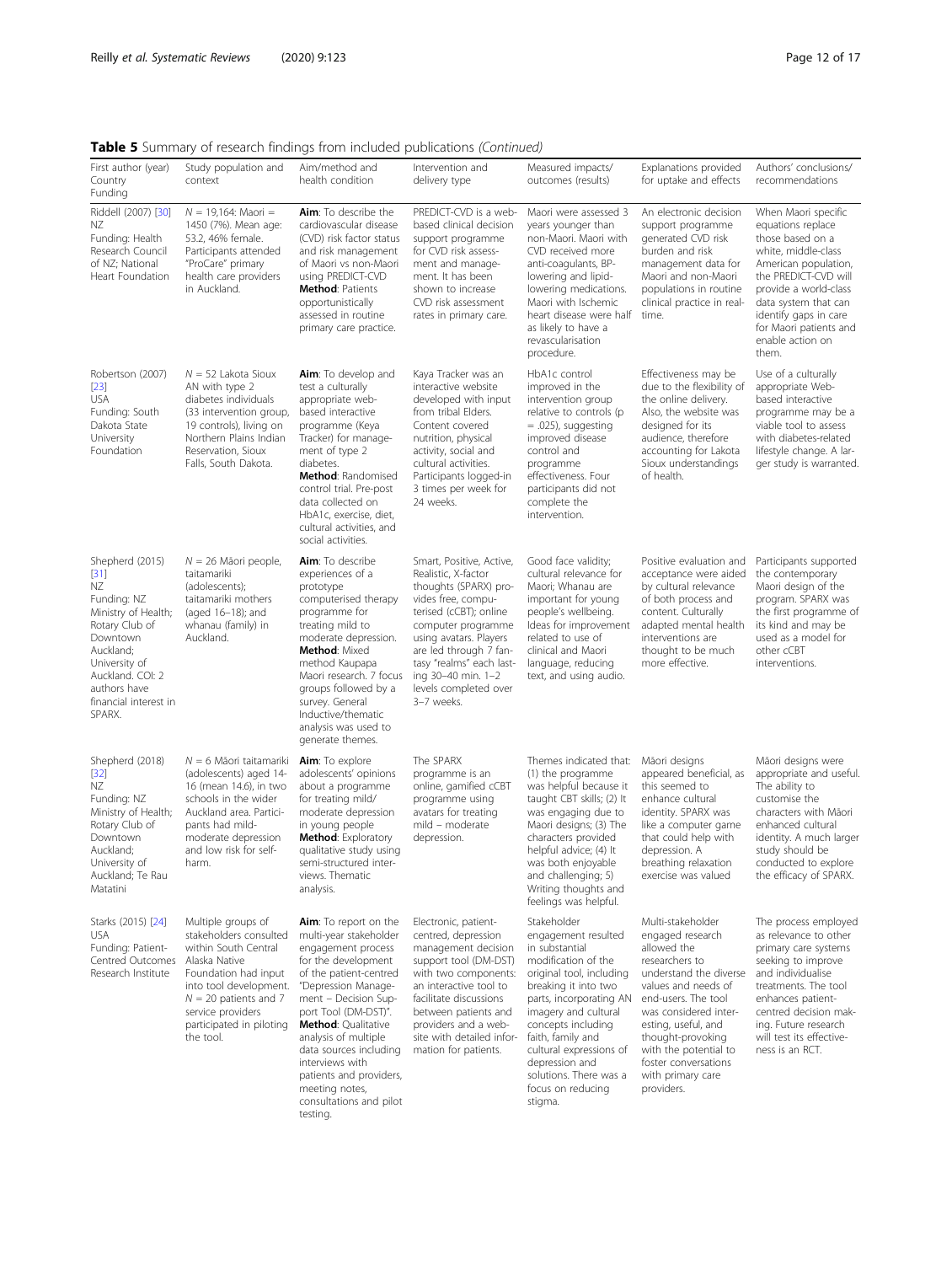|                                                                                                                                      |                                                                                                                                                                                                                                                        | <b>Table 3</b> Sammary or research imaings non-interacted papileations (commaca)                                                                                                                                                                                                                                                                                                                |                                                                                                                                                                                                                                                                           |                                                                                                                                                                                                                                                                                                                                                            |                                                                                                                                                                                                                                                                                                                           |                                                                                                                                                                                                                                                                                         |
|--------------------------------------------------------------------------------------------------------------------------------------|--------------------------------------------------------------------------------------------------------------------------------------------------------------------------------------------------------------------------------------------------------|-------------------------------------------------------------------------------------------------------------------------------------------------------------------------------------------------------------------------------------------------------------------------------------------------------------------------------------------------------------------------------------------------|---------------------------------------------------------------------------------------------------------------------------------------------------------------------------------------------------------------------------------------------------------------------------|------------------------------------------------------------------------------------------------------------------------------------------------------------------------------------------------------------------------------------------------------------------------------------------------------------------------------------------------------------|---------------------------------------------------------------------------------------------------------------------------------------------------------------------------------------------------------------------------------------------------------------------------------------------------------------------------|-----------------------------------------------------------------------------------------------------------------------------------------------------------------------------------------------------------------------------------------------------------------------------------------|
| First author (year)<br>Country<br>Funding                                                                                            | Study population and<br>context                                                                                                                                                                                                                        | Aim/method and<br>health condition                                                                                                                                                                                                                                                                                                                                                              | Intervention and<br>delivery type                                                                                                                                                                                                                                         | Measured impacts/<br>outcomes (results)                                                                                                                                                                                                                                                                                                                    | Explanations provided<br>for uptake and effects                                                                                                                                                                                                                                                                           | Authors' conclusions/<br>recommendations                                                                                                                                                                                                                                                |
| Taualii (2010) [25]<br><b>USA</b><br>Funding: Spirit of<br>Eagles Special<br>Populations<br>Network (NIH)                            | $N = 25$ urban<br>American Al/AN<br>young people, aged<br>from 12-18 in Seattle.                                                                                                                                                                       | <b>Aim:</b> To adapt, modify<br>and test for useability<br>an existing smoking<br>prevention and<br>cessation resource.<br><b>Methods: Focus</b><br>groups were<br>conducted in 2<br>phases, first to adapt<br>and then to test the<br>usability of the<br>SmokingZine website.                                                                                                                 | SmokingZine an e-<br>health website target-<br>ing behaviour change<br>relating to youth<br>smoking prevention<br>and cessation.                                                                                                                                          | Participants were<br>receptive to the use of<br>the intervention tool<br>and offered ideas for<br>changes to make it<br>more culturally<br>relevant. In phase 2,<br>participants found the<br>site easy to use and<br>relevant to smoking<br>cessation.                                                                                                    | There was a lot of<br>overlap between<br>mainstream and AI/AN<br>youth perspectives on<br>smoking. Including<br>cultural distinctions in<br>a new website was<br>acceptable and valued,<br>although computer<br>access not ubiquitous.                                                                                    | These findings provide<br>justification for a full-<br>scale trial of the Smo-<br>kingZine website. Fu-<br>ture research should<br>include both urban<br>and rural Al/AN youth<br>and consider delivery<br>through schools.                                                             |
| Tighe (2017) [42]<br>Australia<br>Funding:<br>Australian<br>Government<br>Department of<br>Health and Ageing                         | $N = 62$ young men<br>(22, 36%) and women<br>(aged 18-35 years) in<br>remote communities<br>in the Kimberley<br>region of north-<br>Western Australia. 4<br>were non-Aboriginal,<br>the remainder were<br>Aboriginal and/or<br>Torres Strait Islander. | Aim: To evaluate the<br>effectiveness of a self-<br>help mobile app for<br>suicide prevention.<br>Method: Randomised<br>waitlist control trial.<br>Measures were taken<br>face-to-face at baseline<br>and after the interven-<br>tion for both groups.<br>The control group had<br>a final follow-up as-<br>sessment at 12 weeks.                                                               | iBobbly was a mobile<br>app that targets<br>suicidal ideation,<br>depression,<br>psychological distress<br>and impulsivity using<br>Acceptance<br>Commitment Therapy<br>approaches. Three<br>content modules and<br>three self-assessments,<br>completed over 6<br>weeks. | Data were available for<br>40 participants.<br>Significant pre/post<br>changes on suicide<br>ideation in the iBobbly<br>arm ( $p = 0.0195$ ), but<br>not when compared<br>with waitlist arm.<br>iBobbly group showed<br>reductions in<br>depression and<br>distress scores<br>compared with<br>waitlist. Waitlist<br>improved after 6<br>weeks of app use. | Uptake was aided by<br>the collaborative<br>development process.<br>Acceptance was<br>indicated by the<br>promotion of the app<br>by the target<br>community. Technical/<br>connectivity failure<br>prevented some from<br>providing final data.                                                                          | The app, using<br>acceptance-based<br>therapy reduced dis-<br>tress and depression<br>but did not show sig-<br>nificant reductions on<br>suicide ideation or im-<br>pulsivity. Study<br>highlighted the im-<br>portance of co-design.                                                   |
| Tonkin (2017) [45]<br>Australia<br>Funding: NHMRC;<br>National Heart<br>Foundation; NT<br>Government<br>Department of<br>Health      | $N = 36$ smartphone<br>users (aged 18-35<br>years) in two remote<br>Indigenous<br>communities in NT.<br>There were 10<br>participants per<br>community in each<br>phase of research.                                                                   | <b>Aim:</b> To develop and<br>test a prototype app<br>to improve nutritional<br>intake relating to<br>sugar-sweetened bev-<br>erages (SSB).<br><b>Method:</b> Formative<br>phase included<br>simulated grocery<br>selection activity, semi-<br>structured interview,<br>and survey. End-user<br>testing phase involved<br>a "think aloud" test<br>and interview on user<br>satisfaction.        | Self-administered<br>Smartphone app<br>including assessment<br>and feedback on SSB<br>intake, behavioural<br>challenges, interactive<br>exercises and games.                                                                                                              | Drivers of food choice/<br>behaviour included<br>taste, family, health,<br>Mixed methods data<br>on usability indicated<br>that participants found<br>the app useful & were<br>confident using it, with<br>some suggested<br>modifications.                                                                                                                | Complex set-up and<br>log-in inhibit use. Dis-<br>semination of apps<br>price and convenience. should be contextually<br>embedded with many<br>avenues available.<br>Learnings about the<br>social dynamics of re-<br>mote communities in<br>this study may have<br>relevance to other dis-<br>advantaged<br>communities. | Recommendations<br>included: formative<br>research needs to be<br>prioritised in project<br>plans; use mixed<br>methods; patterns of<br>technology use may<br>be different in<br>different locations;<br>include non-written<br>communication; local<br>language; engaging<br>graphics. |
| Verbiest (2018)<br>$[33]$<br>ΝZ<br>Funding: Healthier<br>Lives He Oranga<br>Hauora National<br>Science Challenge                     | Partnership between<br>Maori, Pasifika and<br>European academics,<br>Maori health providers<br>and community<br>members in<br>Wellington and<br>Auckland regions.                                                                                      | <b>Aim</b> : (a) to provide<br>overview of co-design<br>methods and pro-<br>cesses; (b) to describe<br>how co-design was<br>used to select behav-<br>joural determinants<br>and change<br>techniques.<br><b>Method:</b> 6-step partici-<br>patory co-design<br>process conducted<br>over 11 months. Focus<br>groups, photographs,<br>notes and observa-<br>tions were thematically<br>analysed. | Self-administered<br>mHealth tool<br>(smartphone app) for<br>prevention of non-<br>communicable disease,<br>incorporating contem-<br>porary Maori and Pasi-<br>fika theoretical<br>frameworks of health<br>and health promotion.                                          | Domains prioritised: (a)<br>physical activity, (b)<br>family, and (c) healthy<br>eating (including fruit<br>and vegetable<br>gardening; Table 1).<br>Māori community<br>partners identified<br>additional ethnic-<br>specific themes rele-<br>vant for overall Māori<br>health and wellbeing.                                                              | By using ethnic-<br>specific models of<br>health for interpreting<br>the co-design data,<br>the selected behav-<br>ioural barriers, en-<br>ablers, and change<br>techniques align with<br>the cultural needs and<br>wants of the user.                                                                                    | Authors suggest future<br>tailored, lifestyle<br>support (mHealth)<br>interventions for<br>Indigenous and other<br>priority groups should<br>be co-designed and<br>look beyond Western<br>approaches to ensure<br>they are evidence-<br>based and culturally<br>relevant.               |
| Whittaker (2006)<br>$[34]$<br>ΝZ<br>Funding:<br>Waitemata District<br>Health Board;<br>Future Forum;<br>National Heart<br>Foundation | 80 General<br>Practitioners (GPs)<br>providing care to<br>Maori and non-Maori<br>people in New Zea-<br>land. $N = 474$ (28.2%)<br>Maori patients pre-<br>and $n = 484$ (25.7%)<br>post-intervention.                                                   | Aim: To determine if<br>an electronic<br>assessment and<br>management tool for<br>CVD could increase<br>risk assessment but<br>not inequalities.<br><b>Method: Retrospective</b><br>audit of GPs using the<br>tool's electronic<br>medical records (EMRs)                                                                                                                                       | PREDICT-CVD is a web-<br>based decision support<br>tool to facilitate risk as-<br>sessment for GPs to<br>use in the manage-<br>ment of CVD in pri-<br>mary care.                                                                                                          | Maori participants<br>were significantly<br>different from non-<br>Maori on all measured<br>parameters. Maori<br>were younger, had<br>more diabetes, lower<br>SES and higher rate of<br>smoking. Rate of risk<br>assessment increased<br>in both groups.                                                                                                   | Rates of documented<br>risk assessment were<br>low overall, 7,2% of<br>audited EMRs had no<br>ethnicity stated and<br>coded as non-Maori,<br>which may have re-<br>sulted in under- count-<br>ing of Maori.                                                                                                               | The implementation of<br>the tool should not<br>occur without an<br>implementation<br>program, and other<br>changes to increase<br>responsiveness to the<br>needs of those at risk<br>of CVD, such as taking<br>risk assessment into<br>community settings.                             |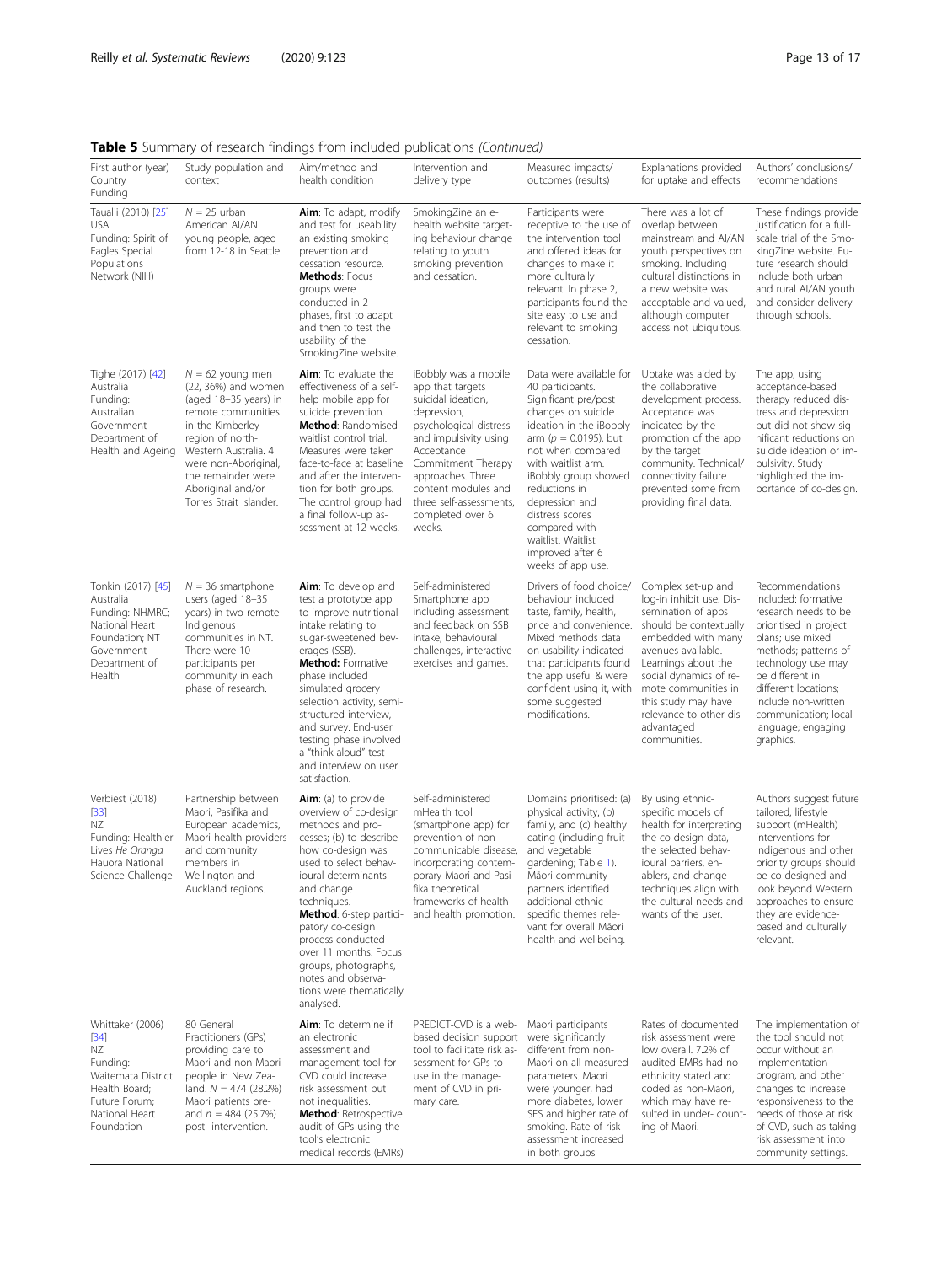availability of infrastructure [\[15](#page-15-0), [23](#page-15-0), [39](#page-15-0)–[41](#page-15-0)], underlying burden of disease [\[29\]](#page-15-0) and funding to reduce the cost to end-users [\[31](#page-15-0), [41](#page-15-0)].

#### Recommendations and conclusions from the sources

Culturally appropriate, evidence-based WBTI have the potential to improve mental health [[27,](#page-15-0) [32](#page-15-0), [42\]](#page-15-0), address substance abuse treatment barriers [\[16](#page-15-0)], improve selfefficacy and self-management in healthcare [\[23](#page-15-0), [26\]](#page-15-0) and reduce inequalities in access to healthcare services, for Indigenous communities. WBTI are a cost-effective method of delivering information and engaging target populations, such as youth [\[22,](#page-15-0) [28\]](#page-15-0) and pregnant women [[18\]](#page-15-0), to reduce hazardous and harmful alcohol intake. In fact, one source reported that using a WBTI to selfassess risky drinking behaviour may be enough to influence behavioural change, without implementation of an intervention [[21](#page-15-0)].

Thus far, evaluations of smoking cessation WBTI for Indigenous populations have been limited to America [[15,](#page-15-0) [25](#page-15-0)]. These evaluations concluded that additional long-term, rigorous research is needed to assess WBTI approaches to keep American Indian and Alaskan Native youth from becoming regular smokers [[15\]](#page-15-0) and that future research needs to include both urban and rural Indigenous youth [\[25\]](#page-15-0), highlighting that to date no online tobacco programmes have been designed specifically for these populations [[15\]](#page-15-0).

Sources that evaluated the use of mental health WBTI for Indigenous populations concluded that these interventions are likely to be important in overcoming poor access to services for remote communities [[39](#page-15-0), [43\]](#page-15-0), or for youth that might be reluctant to engage in traditional health services [[27](#page-15-0)]. Further, developing WBTI in partnership with Indigenous communities ensures culturally appropriate interventions that are accepted and promoted by the communities [\[24,](#page-15-0) [31](#page-15-0)–[33](#page-15-0), [42](#page-15-0), [44\]](#page-15-0), and lead to improved wellbeing of Indigenous people [[41\]](#page-15-0). In addition, improved access to culturally appropriate WBTI tools, and training in how to use these tools, allows mental health workers to better support their Indigenous clients [[36,](#page-15-0) [37](#page-15-0), [39](#page-15-0)].

Cardiovascular disease risk data for Maori people can be successfully generated in real time through the use of an electronic decision support tool [[30\]](#page-15-0). In addition, cardiac rehabilitation care delivered through WBTI platform has the potential to significantly improve outcomes for Indigenous populations [\[38\]](#page-15-0). However, other researchers suggest that the use of WBTI for cardiac care should not occur in isolation, instead emphasising that WBTI should be complemented by a comprehensive care program [[34](#page-15-0)].

Implementing culturally appropriate WBTI for the selfmanagement of diabetes has been shown to be feasible

[[19](#page-15-0)]. The use of such platforms has been shown to improve diabetes control in Indigenous populations [[23](#page-15-0)], possibly because these interventions may increase the frequency patients monitor their blood glucose levels [[20](#page-15-0)].

The remainder of sources identified for inclusion in this review also recommended WBTI as positively supporting Indigenous communities. WBTI were shown to have the potential to be a useful tool for dieticians working to optimise the food and nutrient intakes of pregnant women [[35\]](#page-15-0) and may reduce sudden unexpected infant deaths by increasing education beyond traditional face-to-face delivery methods [\[26\]](#page-15-0). Research demonstrated the importance of designing culturally appropriate WBTI to promote health through understanding and use of natural resources  $[17]$  $[17]$  $[17]$ , to increase ear health knowledge [\[40](#page-15-0)] and to improve asthma education [\[29](#page-15-0)].

#### **Discussion**

The purpose of this review was to identify and describe the available international scientific evidence on WBTI used by Indigenous peoples in Australia, New Zealand, Canada and USA for managing and treating health conditions. As mobile devices, including smart phones, become ubiquitous in the general population, web-based and other electronic interventions are increasing in number and scope. This is indicated by an increase in studies on the topic year on year, and of the many protocols that were excluded from this scoping review, but which clearly indicate a growing field with many studies planned or underway. The results indicate that while WBTI are most commonly designed to manage mental health and substance use issues, they are increasingly being incorporated in the range of treatment and support options for a variety of health conditions and are being used by those with the health condition or by service providers.

The popularity of WBTI stems in part from their potential reach, which extends to anyone in any geographical location or social context where they have access to the internet and a device capable of running the program. While increases in internet access amongst Indigenous populations in Australia, New Zealand, Canada and USA have been reported, in each of these countries, a "digital divide" across ethnic and geographical lines also exists, with Indigenous households and individuals having less access to the internet overall, and internet access being lowest in those geographical areas with the highest proportion of Indigenous residents [\[46](#page-16-0)]. The lack of any studies from Canada meeting the inclusion criteria was surprising, however there is evidence that other forms of ICT, such as telehealth, are in use in Canada, and that First Nations communities are engaging with and developing digital health technologies in line with Indigenous models of health and wellbeing [[47\]](#page-16-0).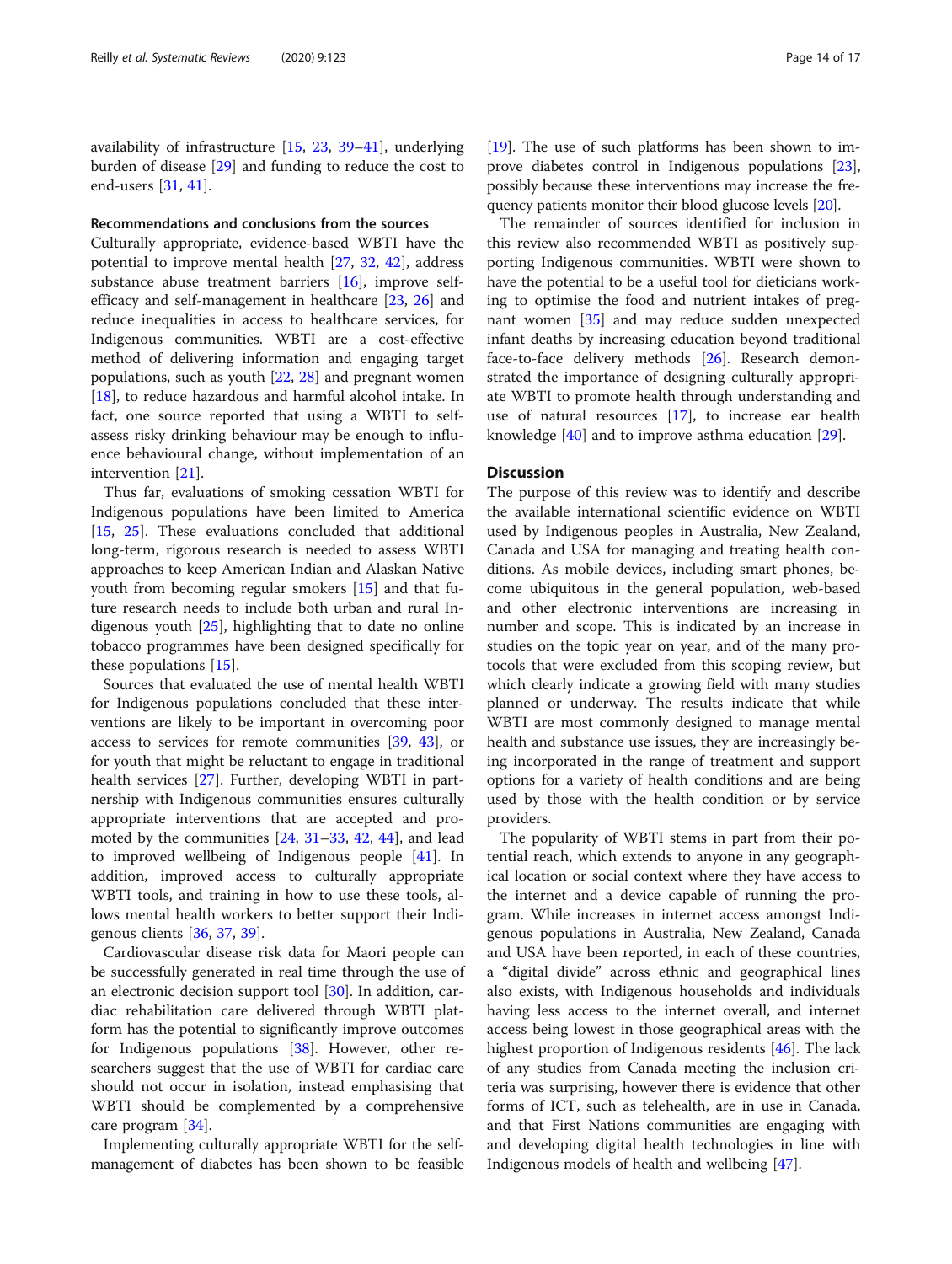<span id="page-14-0"></span>The available data indicates that young people tend to have greater internet access and use [[48\]](#page-16-0) so it is perhaps not surprising that adolescents or young people were the focus of a large proportion of studies (8/34). Indigenous populations in Australia, USA, Canada and New Zealand are younger than the general populations in each country [\[46,](#page-16-0) [49](#page-16-0)–[51\]](#page-16-0), so interventions designed to improve the wellbeing of young people are particularly relevant. However, there were several studies of WBTI focusing on chronic diseases such as diabetes and cardiovascular disease that are relevant to older people.

Perhaps the most common and clear lesson articulated by study authors was the importance of developing programmes in collaboration with the target communities. In this sense, WBTI are no different to other interventions, with issues of governance and ownership being central not only to the ethical delivery of programmes but also to their acceptability, feasibility and effectiveness. Several authors cited "co-design" or collaborative design as strengths of their projects. Having the target community involved in all aspects of intervention and study design is in line with ethical guidelines for re-search with Indigenous peoples internationally [[52](#page-16-0)–[55](#page-16-0)].

Meta-analysis of effectiveness was beyond the remit of this scoping review, and while such analysis is likely to be limited by the small sample sizes evident in these studies, future research could usefully examine both the effectiveness and cost-effectiveness of WBTI with Indigenous people. Cost-effectiveness is frequently highlighted as an advantage of WBTI. However, few studies include analysis of cost-effectiveness that incorporates the often-substantial costs of development that may occur over lengthy time periods. This scoping review was limited in the degree to which it could examine barriers to accessing WBTI resulting from cultural and linguistic diversity, low health literacy, limited digital capabilities and infrastructural and resource limitations for individuals and communities in different geographic locations. This review is also based on a definition of health that is less holistic and relational than Indigenous models of health and wellbeing tend to be [1]. Future research could focus more explicitly on a broader range of social health factors, such as language use and reclamation, as these are likely to have health benefit from an Indigenous perspective [[56\]](#page-16-0). Broadening the review to include digital sources, such as app stores and social media, could also provide a more comprehensive account of all indigenous-focused WBTI and tools, although formal evaluations of such interventions, which are the focus of this review, are unlikely to be sourced this way.

As mobile digital devices become cheaper and more widespread, and internet technology improves in speed and geographic coverage, it seems safe to assume that WBTI will also become more widespread, and of interest to health services and commercial entities who may wish to exploit potential markets. This is true for Indigenous peoples as it is for others, although the smaller population size may limit commercial interest in Indigenousspecific WBTI and explain the propensity of funding from government rather than commercial sources. As the field grows, ensuring that technologies accessed in Indigenous communities are high quality, evidencebased, culturally appropriate, inclusive and accessible will require that we continue to examine and re-examine the evidence as it emerges and that Aboriginal communities continue to lead the development of technologies that best meet their needs.

#### Supplementary information

Supplementary information accompanies this paper at [https://doi.org/10.](https://doi.org/10.1186/s13643-020-01374-x) [1186/s13643-020-01374-x.](https://doi.org/10.1186/s13643-020-01374-x)

Additional file 1. Preferred Reporting Items for Systematic reviews and Meta-Analyses extension for Scoping Reviews (PRISMA-ScR) Checklist.

#### Acknowledgements

The authors would like to thank Maureen Bell, Research Librarian at the University of Adelaide, for her assistance with the development of the search strategy, and Frida Svensson for her excellent project management. This research was conducted as part of a National Health and Medical Research Council funded project (#APP1100696). JW is Sylvia and Charles Viertel Senior Medical Research Fellow.

#### Authors' contributions

RR, SH, CT developed and tested search terms. RR conducted the searches and was primary reviewer. IF, SH, CT, OP and JW contributed to secondary review and data extraction. JM and JS assited with data charting and summarising. RR drafted the final manuscript with JS and JM, and all authors read and approved the final manuscript.

#### Competing interests

The authors declare that they have no competing interests.

#### Author details

<sup>1</sup> Aboriginal Health Equity, South Australian Health and Medical Research Institute, Adelaide, South Australia, Australia. <sup>2</sup>College of Medicine and Public Health, Flinders University, Bedford Park, South Australia, Australia. <sup>3</sup>School of Medicine, University of Adelaide, Adelaide, Australia. <sup>4</sup>Rosemary Bryant AC Research Centre, Clinical and Health Sciences, University of South Australia, Adelaide, South Australia, Australia. <sup>5</sup> Australian Institute of Health Innovation Macquarie University, Sydney, New South Wales, Australia. <sup>6</sup>Institute of Urban Indigenous Health, Windsor, Queensland, Australia.

#### Received: 18 December 2019 Accepted: 28 April 2020 Published online: 31 May 2020

#### References

- 1. Pulver LJ, Haswell MR, Ring I, Waldon J, Clark W, Whetung V, Kinnon D, Graham C, Chino M, La Valley J, et al. Indigenous health - Australia, Canada, Aotearoa New Zealand and the United States - Laying claim to a future that embraces health for us all. In: World Health Organisation. Geneva: World Health Organisation; 2010.
- 2. WHO Global Observatory for eHealth. mHealth: New horizons for health through mobile technologies. In: Global Observatory for eHealth series. Volume 3. Geneva: World Health Organisation; 2011.
- 3. Zeng EY, Vilardaga R, Heffner JL, Mull KE, Bricker JB. Predictors of Utilization of a Novel Smoking Cessation Smartphone App. Telemed J E Health. 2015; 21(12):998–1004.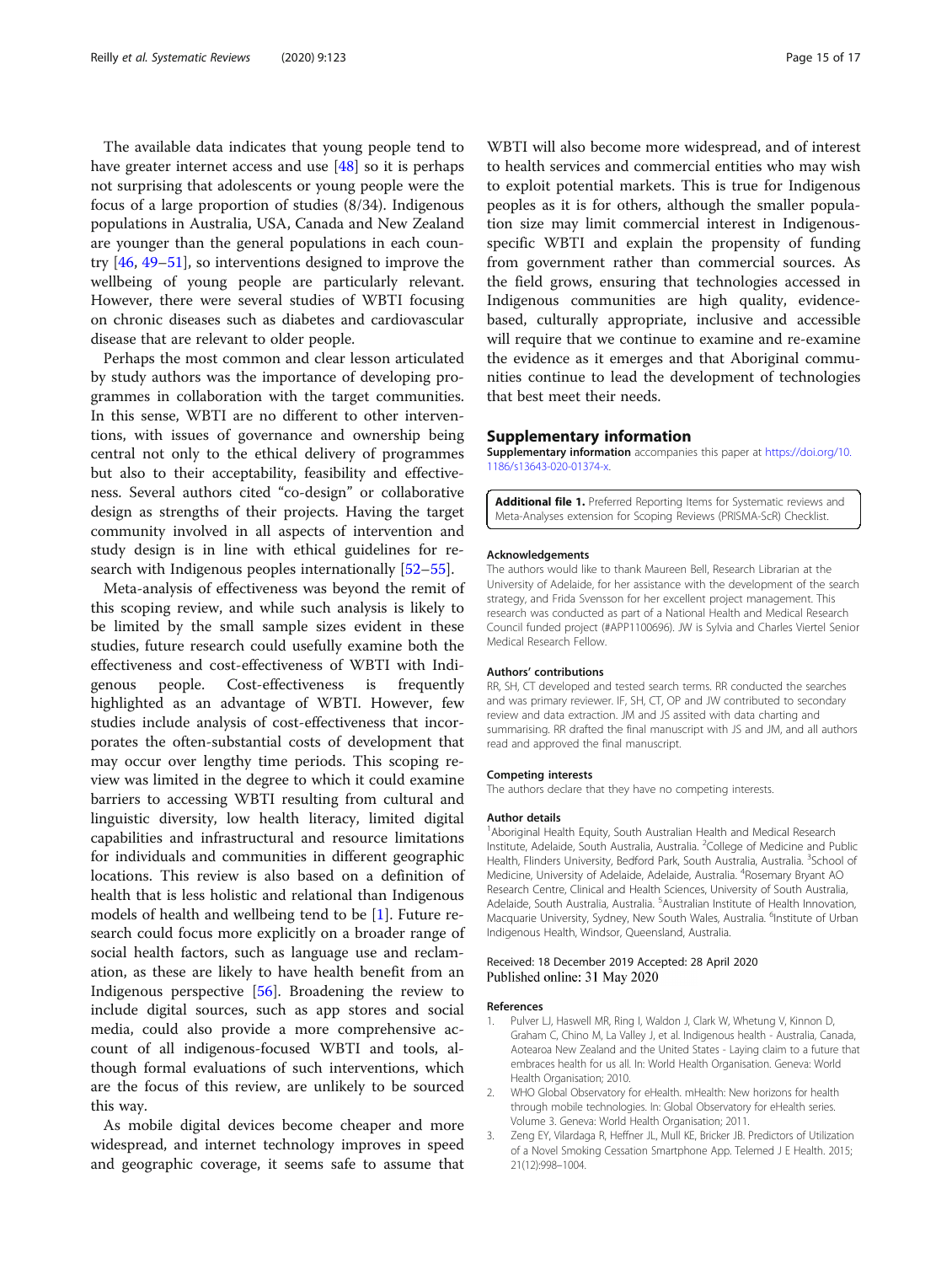- <span id="page-15-0"></span>4. Rennie E, Yunkaporta T, Hulcombe-James I. Cyber safety in remote Aboriginal communities: Final Report. Melbourne: Digital Ethnography Research Centre; 2018.
- Rice ES, Haynes E, Royce P, Thompson SC. Social media and digital technology use among Indigenous young people in Australia: a literature review. Int J Equity Health. 2016;15(84):81.
- 6. Ellway D, Reilly R, LeCouteur A, Ward J. Exploring how people affected by methamphetamine exchange social support through online interactions on Facebook: content analysis. JMIR Mental Health. 2019;6(10):e14011.
- 7. Sweet MA. Social media: New links for indigenous health. Med J Aus. 2013; 199(1):18.
- 8. Australian Government. Safe, seamless and secure: evolving health and care to meet the needs of modern Australia. Australia's National Digital Health Strategy. Canberra: Australian Government Australian Digital Health Agency; 2018.
- Brusse C, Gardner K, McAullay D, Dowden M. Social media and mobile apps for health promotion in Australian Indigenous populations: scoping review. JMIR. 2014;16(12):e280.
- 10. Shahid S, Thompson S. Authors' response. Aus NZ J Public Health. 2010; 34(1):91–2.
- 11. Gibson O, Reilly R, Harfield S, Tufanaru C, Ward J. Web-based therapeutic interventions for assessing, managing and treating health conditions in Indigenous people: a scoping review protocol. JBI Database System Rev Implement Rep. 2017;15(10):2487–94.
- 12. Khalil H, Peters M, Godfrey CM, McInerney P, Soares CB, Parker D. An Evidence-Based Approach to Scoping Reviews. Worldviews Evid-Based Nurs. 2016;13(2):118–23.
- 13. Peters MD, Godfrey CM, Khalil H, McInerney P, Parker D, Soares CB. Guidance for conducting systematic scoping reviews. Int J Evid Based Healthc. 2015;13(3):141–6.
- 14. Tricco AC, Lillie E, Zarin W, O'Brien KK, Colquhoun H, Levac D, Moher D, Peters MDJ, Horsley T, Weeks L, et al. PRISMA Extension for Scoping Reviews (PRISMA-ScR): Checklist and Explanation. Ann Intern Med. 2018; 169(7):467–73.
- 15. Bowen DJ, Henderson PN, Harvill J, Buchwald D. Short-term effects of a smoking prevention website in American Indian youth. JMIR. 2012;14(3):e81.
- 16. Campbell AN, Turrigiano E, Moore M, Miele GM, Rieckmann T, Hu MC, Kropp F, Ringor-Carty R, Nunes EV. Acceptability of a web-based community reinforcement approach for substance use disorders with treatment-seeking American Indians/Alaska Natives. Community Ment Health J. 2015;51(4):393–403.
- 17. Dellinger MJ, Olson J, Clark R, Pingatore N, Ripley MP. Development and pilot testing of a model to translate risk assessment data for Great Lakes Native American communities using mobile technology. Hum Ecol Risk Assess. 2018;24(1):242–55.
- 18. Gorman JR, Clapp JD, Calac D, Kolander C, Nyquist C, Chambers CD. Creating a culturally appropriate web-based behavioral intervention for American Indian/Alaska Native women in Southern California: the healthy women healthy Native nation study. Am Indian Alsk Native Ment Health Res. 2013;20(1):1–15.
- 19. Jernigan VBB, Lorig K. The Internet Diabetes Self-Management Workshop for American Indians and Alaska Natives. Health Promot Pract. 2011;12(2):261–70.
- 20. Levine BA, Turner JW, Robinson JD, Angelus P, Hu TM. Communication plays a critical role in web-based monitoring. J Diabetes Sci Technol. 2009;3(3):461–7.
- 21. Montag AC, Brodine SK, Alcaraz JE, Clapp JD, Allison MA, Calac DJ, Hull AD, Gorman JR, Jones KL, Chambers CD. Preventing alcohol-exposed pregnancy among an American Indian/Alaska Native population: effect of a screening, brief intervention, and referral to treatment intervention. Alcohol Clin Exp Res. 2015;39(1):126–35.
- 22. Raghupathy S, Forth ALG. The HAWK2 program: A computer-based drug prevention intervention for Native American youth. Am J Drug Alcohol Abuse. 2012;38(5):461–7.
- 23. Robertson C, Kattelmann K, Ren C. Control of type 2 diabetes mellitus using interactive internet-based support on a Northern Plains Indian reservation: a pilot study. Top Clin Nutr. 2007;22(2):185–93.
- 24. Starks H, Shaw JL, Hiratsuka V, Dillard DA, Robinson R. Engaging stakeholders to develop a depression management decision support tool in a tribal health system. Qual Life Res. 2015;24(5):1097–105.
- 25. Taualii M, Bush N, Bowen DJ, Forquera R, Taualii M, Bush N, Bowen DJ, Forquera R. Adaptation of a smoking cessation and prevention website for urban American Indian/Alaska Native youth. J Cancer Educ. 2010;25(1):23–31.
- 26. Cowan S, Pease A, Bennett S. Usage and impact of an online education tool for preventing sudden unexpected death in infancy. J Paediatr Child Health. 2013;49(3):228–32.
- 27. Fleming T, Dixon R, Frampton C, Merry S. A pragmatic randomized controlled trial of computerized CBT (SPARX) for symptoms of depression among adolescents excluded from mainstream education. Behav Cog Psychotherapy. 2012;40(5):529–41.
- 28. Kypri K, McCambridge J, Vater T, Bowe SJ, Saunders JB, Cunningham JA, Horton NJ. Web-based alcohol intervention for Maori university students: double-blind, multi-site randomized controlled trial. Addiction. 2013;108(2): 331–8.
- 29. Ram FS, McNaughton W. Giving Asthma Support to Patients (GASP): a novel online asthma education, monitoring, assessment and management tool. J Prim Health Care. 2014;6(3):238–44.
- 30. Riddell T, Jackson RT, Wells S, Broad J, Bannink L. Assessing Maori/non-Maori differences in cardiovascular disease risk and risk management in routine primary care practice using web-based clinical decision support: (PREDICT CVD-2). N Z Med J. 2007;120(1250):U2445.
- 31. Shepherd M, Fleming T, Lucassen M, Stasiak K, Lambie I, Merry SN. The design and relevance of a computerized gamified depression therapy program for Indigenous Maori Adolescents. JMIR Serious Games. 2015;3(1):e1.
- 32. Shepherd M, Merry S, Lambie I, Thompson A. Indigenous adolescents' perception of an eMental Health Program (SPARX): exploratory qualitative assessment. JMIR Serious Games. 2018;6(3):e13.
- 33. Verbiest MEA, Corrigan C, Dalhousie S, Firestone R, Funaki T, Goodwin D, Grey J, Henry A, Humphrey G, Jull A, et al. Using codesign to develop a culturally tailored, behavior change mHealth intervention for indigenous and other priority communities: A case study in New Zealand. Transl Behav Med. 2018.
- 34. Whittaker R, Bramley D, Wells S, Stewart A, Selak V, Furness S, Rafter N, Roseman P, Jackson R. Will a web-based cardiovascular disease (CVD) risk assessment programme increase the assessment of CVD risk factors for Maori? N Z Med J. 2006;119(1238):U2077.
- 35. Ashman AM, Collins CE, Brown LJ, Rae KM, Rollo ME. A brief tool to assess image-based dietary records and guide nutrition counselling among pregnant women: an evaluation. JMIR Mhealth Uhealth. 2016;4(4):e123.
- 36. Bennett-Levy J, Singer J, DuBois S, Hyde K. Translating E-Mental health into practice: what are the barriers and enablers to E-Mental health implementation by Aboriginal and Torres Strait Islander Health Professionals? JMIR. 2017;19(1).
- 37. Bird J, Rotumah D, Bennett-Levy J, Singer J. Diversity in eMental Health Practice: An Exploratory Qualitative Study of Aboriginal and Torres Strait Islander Service Providers. JMIR Ment Health. 2017;4(2):e17.
- 38. Bradford D, Hansen D, Karunanithi M. Making an APPropriate care program for indigenous cardiac disease: customization of an existing cardiac rehabilitation program. Stud Health Technol Inform. 2015;216:343–7.
- 39. Dingwall KM, Puszka S, Sweet M, Mills PPJR, Nagel T. Evaluation of a culturally adapted training course in Indigenous e-mental health. Australasian Psychiatry. 2015;23(6):630–5.
- 40. Phillips JH, Wigger C, Beissbarth J, McCallum GB, Leach A, Morris PS. Can mobile phone multimedia messages and text messages improve clinic attendance for Aboriginal children with chronic otitis media? A randomised controlled trial. J Paediatr Child Health. 2014;50(5):362–7.
- 41. Povey J, Mills PP, Dingwall KM, Lowell A, Singer J, Rotumah D, Bennett-Levy J, Nagel T. Acceptability of mental health apps for Aboriginal and Torres Strait Islander Australians: a qualitative study. JMIR. 2016;18(3):e65.
- 42. Tighe J, Shand F, Ridani R, Mackinnon A, De La Mata N, Christensen H. Ibobbly mobile health intervention for suicide prevention in Australian Indigenous youth: a pilot randomised controlled trial. BMJ Open. 2017;7(1).
- 43. Dingwall KM, Puszka S, Sweet M, Nagel T. "Like drawing into sand": acceptability, feasibility, and appropriateness of a new e-mental health resource for service providers working with Aboriginal and Torres Strait Islander People. Aus Psychol. 2015;50(1):60–9.
- 44. Fletcher R, Hammond C, Faulkner D, Turner N, Shipley L, Read D, Gwynn J. Stayin' on track: the feasibility of developing internet and mobile phone based resources to support young Aboriginal fathers. Aus J Primary Health. 2017;23(4):329–34.
- 45. Tonkin E, Jess L, Wycherley TP, Maher C, Smith R, Hart J, Cubillo B, Nut BH, Brimblecombe J. A smartphone app to reduce sugar-sweetened beverage consumption among young adults in Australian remote Indigenous communities: Design, formative evaluation and user-testing. JMIR Mhealth Uhealth. 2017;5(12):e192.